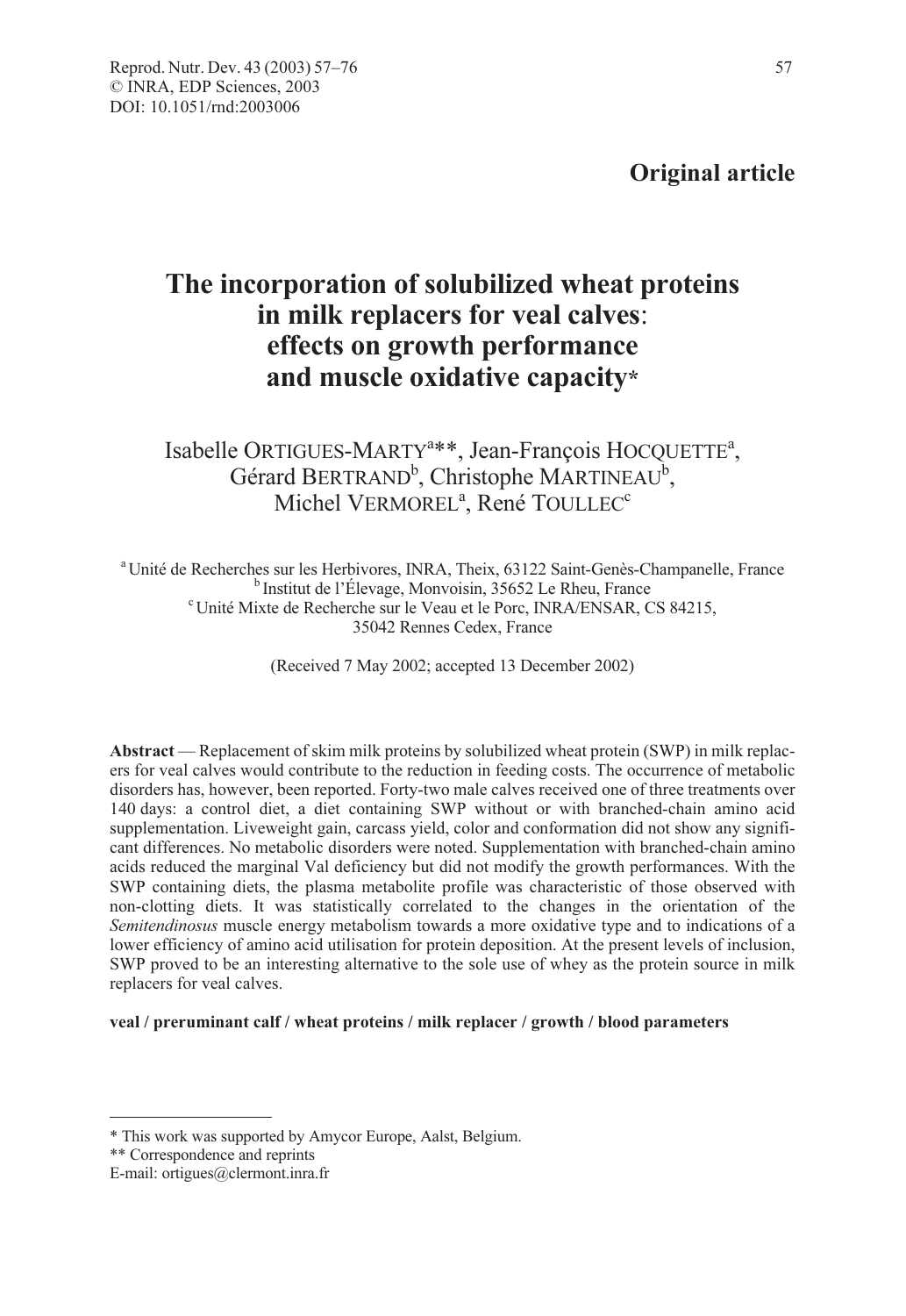## 1. INTRODUCTION

In veal calf production systems, the reduction of feeding costs remains of paramount importance. In this purpose, attempts have been made to replace skim milk proteins by proteins of plant origin in milk replacers. The shift from skim milk proteins to protein substitutes has created situations in which abomasal curd formation does not occur [1]. Clotting has long been considered to be essential for adequate nutrient digestion and absorption in calves, and subsequently for satisfactory growth performances. For example, recent data in human beings has demonstrated that the speed of absorption of dietary protein could affect the postprandial protein synthesis, breakdown and deposition [2]. However, other data challenge this conclusion and suggest that the nature of the protein source, its processing method and its nutritional quality are more important to calf performance than its clotting ability [3]. Solubilized wheat proteins (SWP), in particular, are interesting because they are relatively cheap, fairly functional, devoid of anti-nutritional activities and highly digestible [1]. These proteins, are, however, deficient in essential amino acids, including lysine (Lys) and threonine (Thr) as well as branch-chain amino acids (BCAA), i.e. Valine (Val), Leucine (Leu), and Isoleucine (Ile) [1]. In experimental conditions, total replacement of skim milk powder by SWP (providing 65% of the total crude protein) and whey powder results in a 5% decrease of live weight gain and feed efficiency [4] which could result from an amino acid imbalance and/or from metabolic disorders (such as acidosis, high plasma lactate and ammonia concentrations).

Consequently, the objectives of the present experiment were to test in veal calves the effects of including high levels of SWP (supplemented with Lys and Thr) in the place of milk proteins, with or without a supplementation with BCAA on (1) growth performance and the general health status of animals in controlled conditions, (2) the kinetics of the appearance of the metabolic disorders as assessed by the evolution of blood profiles with time, and (3) the orientation of muscle energy metabolism.

### 2. MATERIALS AND METHODS

### 2.1. Animals

A total of forty-two 8 to 10 day old Prim'Holstein male calves of an average initial weight of 45 to 50 kg were used. Overall the experiment lasted 146 days which included an adaptation period to the general facilities (d 0 to d 28) followed by a growing (d 29 to d 83) and a finishing (d 84 to d 146) phase. At d 29, the calves were blocked by weight and the hematocrit level, and were randomly assigned, within a block, to one of the three treatment groups: Control (C), SWP or SWP+BCAA. The animals were housed in conventional building conditions for veal calves, with the ventilation varying between 50 and 250 m<sup>3</sup>/h/animal depending on the temperature in the building. The blocks were randomly assigned to one of two experimental rooms. One of the rooms housed 6 blocks of 3 animals each in individual cages  $(1.5 \text{ m}^2/\text{calf})$ , while the other room housed 8 blocks i.e. 24 calves in collective cages by groups of two  $(1.5 \text{ m}^2/\text{calf})$ . The experiment was conducted in a manner compatible with the national legislation on animal care (Certificate of Authorization to Experiments on Living Animals,  $n^{\circ}$  004495, Ministry of Agriculture).

#### 2.2. Diets and allowances

The SWP concentrate was a commercial product prepared by partial enzymatic hydrolysis. It contained 842 g crude protein (CP) per kg dry matter. Three milk substitute diets (Tabs. I and II) were prepared and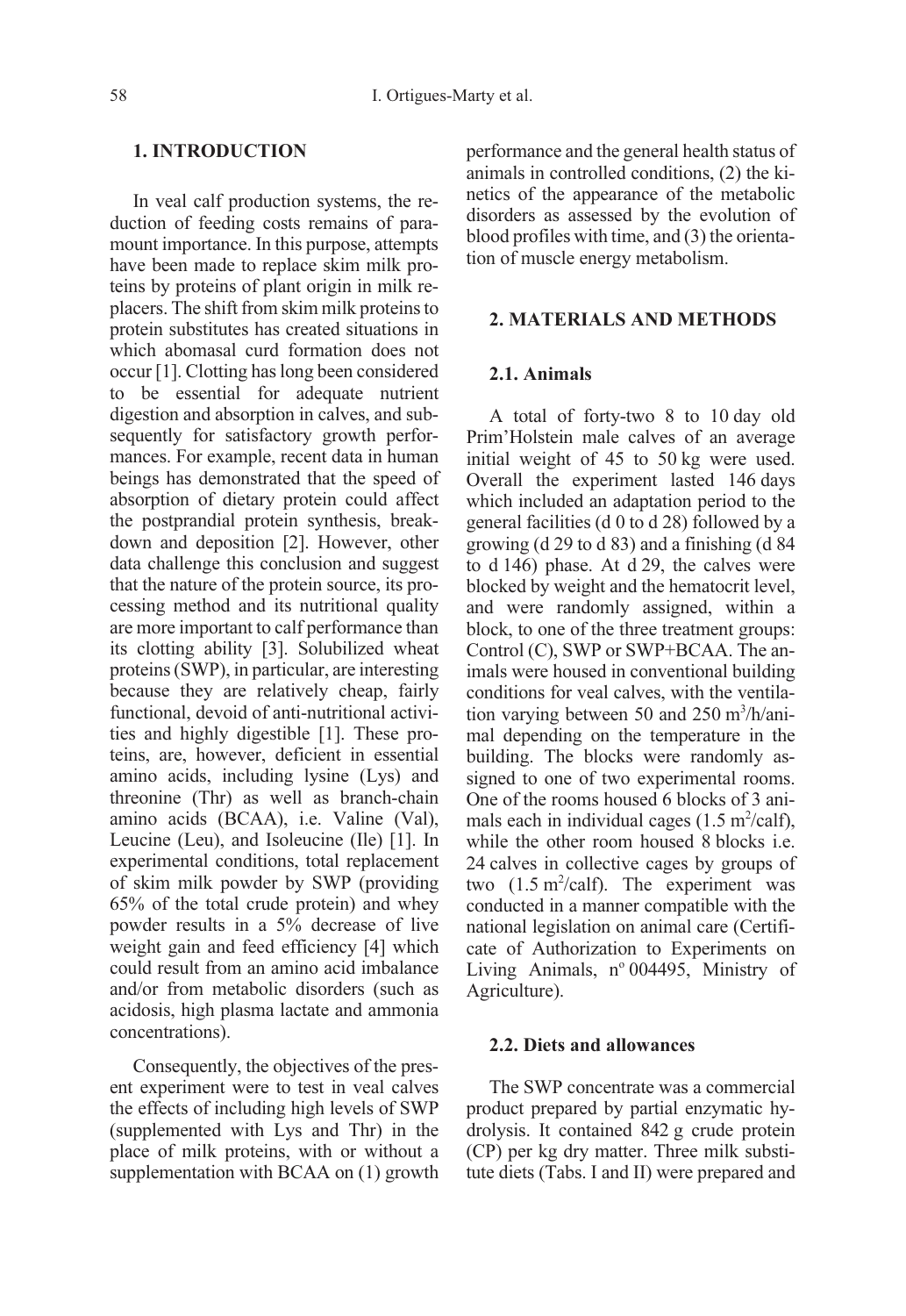|                                                        | Diets                    |            |          |  |
|--------------------------------------------------------|--------------------------|------------|----------|--|
|                                                        | Control                  | <b>SWP</b> | SWP+BCAA |  |
| <b>INGREDIENT COMPOSITION</b>                          |                          |            |          |  |
| $-$ tallow + whey powder premix <sup>a</sup>           | 286                      | 280        | 280      |  |
| $-$ lard + whey powder premix <sup>a</sup>             | 90                       | 88         | 88       |  |
| $-$ coconut oil + skim milk powder premix <sup>a</sup> | 90                       |            |          |  |
| $-$ coconut oil + whey powder premix <sup>a</sup>      | $\overline{\phantom{0}}$ | 88         | 88       |  |
| - skim milk powder                                     | 448                      |            |          |  |
| - whey powder                                          |                          | 148        | 148      |  |
| - whey protein concentrate (ultrafiltration)           | 45                       | 78         | 78       |  |
| - whey protein concentrate (nanofiltration)            |                          | 98         | 98       |  |
| - soluble wheat protein concentrate <sup>b</sup>       | $\overline{\phantom{0}}$ | 149        | 149      |  |
| - wheat flour                                          | 30                       | 29         | 29       |  |
| - L-Lysine-HCl                                         | 0.80                     | 8.04       | 8.04     |  |
| - Dl-methionine                                        | 0.60                     | 0.59       | 0.59     |  |
| - threonine                                            |                          | 1.37       | 1.37     |  |
| - valine                                               |                          |            | 2.84     |  |
| - isoleucine                                           |                          |            | 0.49     |  |
| $-$ leucine                                            |                          |            | 1.96     |  |
| - dicalcium phosphate                                  |                          | 2.9        | 2.9      |  |
| - calcium carbonate                                    |                          | 6.9        | 6.9      |  |
| $-$ lactose                                            |                          | 11.0       | 5.7      |  |
| $-$ minerals, vitamins and antibiotics $\epsilon$      | 9.6                      | 9.4        | 9.4      |  |
| CHEMICAL COMPOSITION (calculated)                      |                          |            |          |  |
| - crude protein                                        | 211                      | 228        | 231      |  |
| $-$ fat                                                | 188                      | 192        | 192      |  |
| - minerals                                             | 69                       | 68         | 68       |  |
| – Ca                                                   | 8                        | 8          | 8        |  |
| – P                                                    | 7                        | 5          | 5        |  |
| $- Mg$                                                 | 1.3                      | 1.3        | 1.3      |  |
| $-$ K                                                  | 14                       | 13         | 13       |  |
| - Na                                                   | 5                        | 6          | 6        |  |
| $-CI$                                                  | 12                       | 10         | 10       |  |

**Table I**. Composition of the diets of the growing phase ( $g$ ·kg<sup>-1</sup> powder).

<sup>a</sup>Mixture of fat and concentrated whey homogenized and then spray-dried ( $\approx 400$  g fat·kg<sup>-1</sup> powder).

<sup>b</sup>Solpro 500 (Amylum N.V., Aalst, Belgium).

cEUROVO (Bourgbarré, France).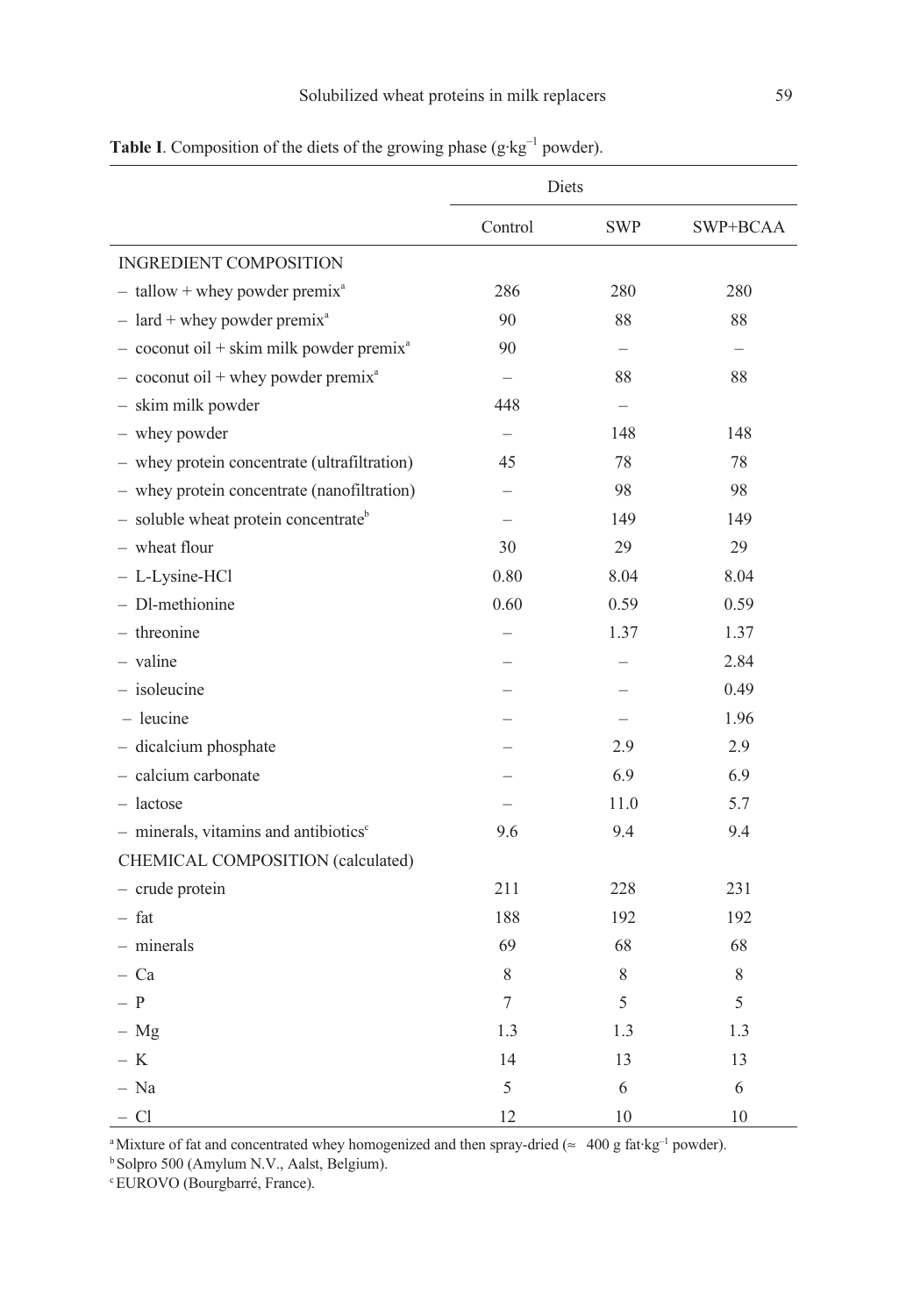|                                                                      | Diets   |                |                |
|----------------------------------------------------------------------|---------|----------------|----------------|
|                                                                      | Control | <b>SWP</b>     | SWP+BCAA       |
| INGREDIENT COMPOSITION                                               |         |                |                |
| $-$ tallow + whey powder premix <sup>a</sup>                         | 320     | 314            | 314            |
| $-$ lard + whey powder premix <sup>a</sup>                           | 130     | 157            | 157            |
| $-$ lard + delactosed whey powder premix <sup>a</sup>                | 20      |                |                |
| $-$ coconut oil + skim milk powder premix <sup>a</sup>               | 50      |                |                |
| $-$ coconut oil + whey powder premix <sup>a</sup>                    |         | 49             | 49             |
| - skim milk powder                                                   | 370     |                |                |
| - whey powder                                                        |         | 237            | 237            |
| - whey protein concentrate (ultrafiltration)                         | 65      |                |                |
| $-$ soluble wheat protein concentrate <sup>b</sup>                   |         | 167            | 167            |
| - wheat flour                                                        | 30      | 29             | 29             |
| - L-Lysine-HCl                                                       | 1.20    | 10.20          | 10.20          |
| - Dl-methionine                                                      | 1.20    | 0.59           | 0.59           |
| - threonine                                                          |         | 2.75           | 2.75           |
| $-$ valine                                                           |         |                | 3.04           |
| $-$ isoleucine                                                       |         |                | 1.27           |
| $-$ leucine                                                          |         |                | 2.65           |
| - tryptophan                                                         |         | 0.30           | 0.30           |
| - dicalcium phosphate                                                |         | 7.8            | 7.8            |
| - calcium carbonate                                                  |         | 6.9            | 6.9            |
| - anti-foaming agent                                                 | 2       | $\overline{c}$ | $\overline{2}$ |
| $-$ lactose                                                          |         | 7              |                |
| $-$ minerals, vitamins and antibiotics <sup><math>\circ</math></sup> | 10.6    | 9.6            | 9.6            |
| CHEMICAL COMPOSITION (calculated)                                    |         |                |                |
| - crude protein                                                      | 203     | 210            | 215            |
| $-$ fat                                                              | 210     | 214            | 214            |
| - minerals                                                           | 66      | 61             | 61             |
| $-$ Ca                                                               | 8       | 8              | 8              |
| $-$ P                                                                | 7       | 5              | 5              |
| $- Mg$                                                               | 1.4     | 0.9            | 0.9            |
| – K                                                                  | 15      | 11             | 11             |
| $- Na$                                                               | 5       | 5              | 5              |
| $-Cl$                                                                | 12      | 8              | 8              |

Table II. Composition of the diets of the finishing phase ( $g \cdot kg^{-1}$  powder).

a, b, c See Table I.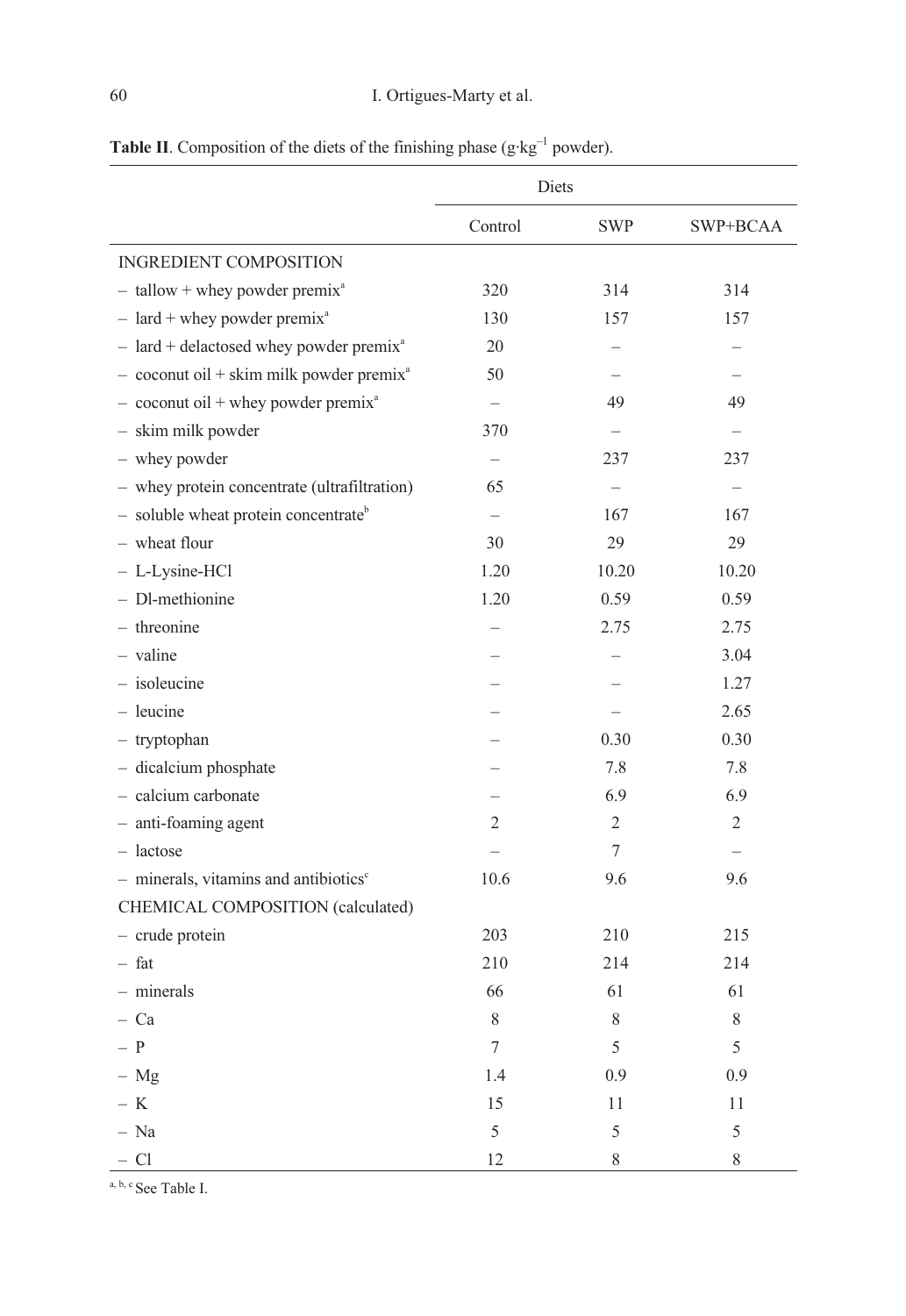distributed to one of the three treatment groups. Protein for the C diet came almost exclusively from spray-dried skim milk and whey products (83 and 14% from d 29 to d 83, 69 and 28% from d 84 to d 146, respectively). In the SWP and SWP-BCAA diets, the protein from skim milk powder was replaced by the SWP concentrate and whey products. The SWP concentrate provided 49% of the total CP from d 29 to d 83 and 61% from d 84 to d 146. Both SWP and SWP+BCAA diets were supplemented with Lys and Thr (plus Tryptophane (Trp) during the finishing phase), whereas the SWP+BCAA diet was also supplemented with Val, Ile and Leu up to levels similar to those calculated in the C diet.

Feed allowances were set at 95% of ad libitum levels; they allowed to reach a carcass weight close to 130 kg at 140 days. Allowances were adjusted every 3 days. To comply with production conditions, dextran-iron was individually injected intramuscularly according to the degree of anemia when the hematocrit level was lower than 0.32 at d 28 and 0.27 at d 84.

All calves were individually fed, and received two equal meals par day at 7 am and 5 pm.

### 2.3. Measurements

Individual food intake was measured every day. Live weights and hematocrit levels were determined every 4 wk, at a fixed interval, postprandially. The health status of each animal was recorded daily.

Jugular blood samples were taken on all animals 2.5 h postprandially on days 7, 55, 69, 84, 106, 126 and 138. A total of 15 mL blood was sampled, for half on heparin as the anticoagulant and iniprol as the antipeptidase, and for half on EDTA. Heparinized blood was used immediately for the determination of blood pH,  $pO_2$  and  $pCO_2$ . The remainder was centrifuged and the plasma was used (1) after deproteinization with sulphosalicylic acid for the determination of free amino acid levels [1], and (2) after storage at  $-15$  °C for the determination of glucose [5], lactate [6], insulin (Pasteur radioactive immuno-assay nº 79854), cortisol (d 106 only, [7] and tri-iodothyronine (d 106 only, Incstar Corp. CA 1541) concentrations. EDTA plasma was stored frozen for the subsequent determination of urea [8], ammonia [8], β-hydroxybutyrate [9], triglyceride (TG; kit 6.123.8 Biomérieux) and non-esterified fatty acid (NEFA), [10] concentrations.

Muscle biopsy samples of the Semitendinosus muscle were taken on all animals on d 111 as previously described [11]. They were immediately frozen in liquid  $N_2$  and stored at –80 °C, awaiting the determination of total muscle protein [12] and DNA [13] contents as well as the activities of oxidative metabolism enzymes (citrate synthase (CS) [14]; and cytochrome-coxydase (COX) [15] and glycolytic metabolism enzymes (phosphofructokinase (PFK) [16]; and lactate dehydrogenase (LDH) [17].

The animals were slaughtered on d 146. Carcass characteristics and weight were recorded at slaughter (Tab. III).

#### 2.4. Statistical analysis

All data were analyzed according to a factorial nested design using the GLM procedure of SAS [18]. The main effects considered were housing (individual versus collective cages), treatment and block-housing. The treatment  $\times$  housing interaction was included in the analysis. The housing effect was tested against the block-housing for the F test. Additional covariates ('hematocrit level on d29' both alone and in interaction with 'treatment') were used for the analysis of the hematocrit levels on d 86 and d 146 and carcass color. In case of significant treatment effects, individual treatment means were compared by the Student t-test. In order to test the kinetics of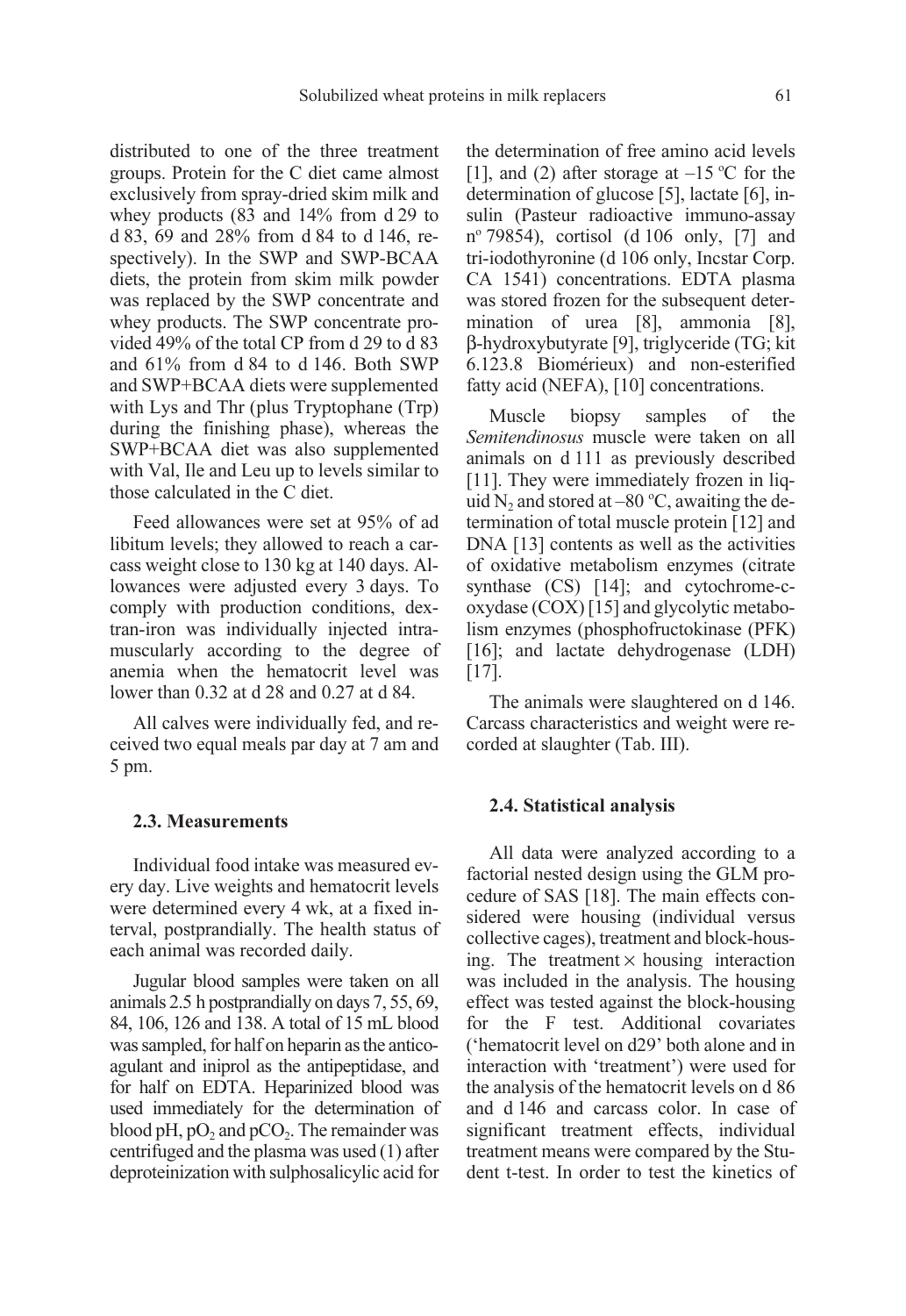|                                                | Control        | <b>SWP</b> | SWP+BCAA   | $SEM^+$ | Statistics <sup>++</sup> |
|------------------------------------------------|----------------|------------|------------|---------|--------------------------|
| Live-weight, kg                                |                |            |            |         |                          |
| d29                                            | 60.2           | 61.6       | 61.9       | 0.65    | <b>NS</b>                |
| d86                                            | 129.5          | 131.9      | 132.3      | 1.42    | <b>NS</b>                |
| d146                                           | 220.5          | 220.9      | 223.6      | 3.06    | $_{\rm NS}$              |
| Live-weight gain, $g \cdot d^{-1}$             |                |            |            |         |                          |
| Growing phase                                  | 1216           | 1232       | 1235       | 22.2    | <b>NS</b>                |
| Finishing phase                                | 1516           | 1484       | 1522       | 34.9    | <b>NS</b>                |
| Intake, $g \cdot d^{-1}$                       |                |            |            |         |                          |
| Growing phase                                  | $1675^{\circ}$ | $1718^{b}$ | $1722^b$   | 5.2     | T***                     |
| Finishing phase                                | 2830           | 2912       | 2899       | 23.9    | <b>NS</b>                |
| Feed efficiency, kg feed kg <sup>-1</sup> gain |                |            |            |         |                          |
| Growing phase                                  | 1.38           | 1.40       | 1.40       | 0.025   | $_{\rm NS}$              |
| Finishing phase                                | 1.88           | 1.96       | 1.91       | 0.035   | <b>NS</b>                |
| Hematocrit level,%                             |                |            |            |         |                          |
| d29                                            | 29.5           | 28.8       | 28.8       | 0.96    | <b>NS</b>                |
| d86                                            | $24.4^a$       | $26.7^{b}$ | $27.4^{b}$ | 0.76    | $T^*$                    |
| d146                                           | 24.6           | 24.8       | 27.4       | 0.95    | <b>NS</b>                |
| Liver weight, kg                               | 5.24           | 5.12       | 4.97       | 0.139   | <b>NS</b>                |
| Cold carcass weight, kg <sup>a</sup>           | 127.9          | 128.8      | 129.5      | 1.918   | $_{\rm NS}$              |
| Dressing percentage,%                          | 58.0           | 58.3       | 57.9       | 0.36    | $H^*$                    |
| Carcass color <sup>b</sup>                     | 2.33           | 2.40       | 2.32       | 0.150   | $H^{**}$                 |
| Conformation <sup>b</sup>                      | 8.9            | 9.2        | 8.8        | 0.22    | <b>NS</b>                |
| Body condition score <sup>b</sup>              | 8.3            | 8.2        | 8.2        | 0.18    | <b>NS</b>                |

Table III. Influence of the substitution of soluble wheat proteins (SWP) for skim milk proteins in milk replacers, with or without branch-chain amino acid supplementation (BCAA), on growth performance and carcass characteristics in veal calves. LSMeans are reported.

<sup>+</sup> SEM: standard error of treatment means ( $n = 12$ ).

<sup>++</sup>T: treatment effect, H: housing effect,  $*P < 0.05$ ,  $*P < 0.01$ ,  $**P < 0.001$ , NS: not significant.

<sup>a</sup> Carcass weight at slaughter  $\times$  0.98.

<sup>b</sup>Carcass characteristics estimated according to the EUROP scale: color from 1 (white) to 4 (red), conformation from 4 to 15, corresponding to P– (insufficient) to U+ (excellent), respectively, body condition score from 2 (insufficient) to 11 (excessive), respectively.

appearance of metabolic disorders within individual treatment groups, the effect of time was tested by the paired t-test within each treatment group.

Principal component analyses were performed using the Factor procedure of SAS [18] to study the relationships between growth parameters, plasma metabolites and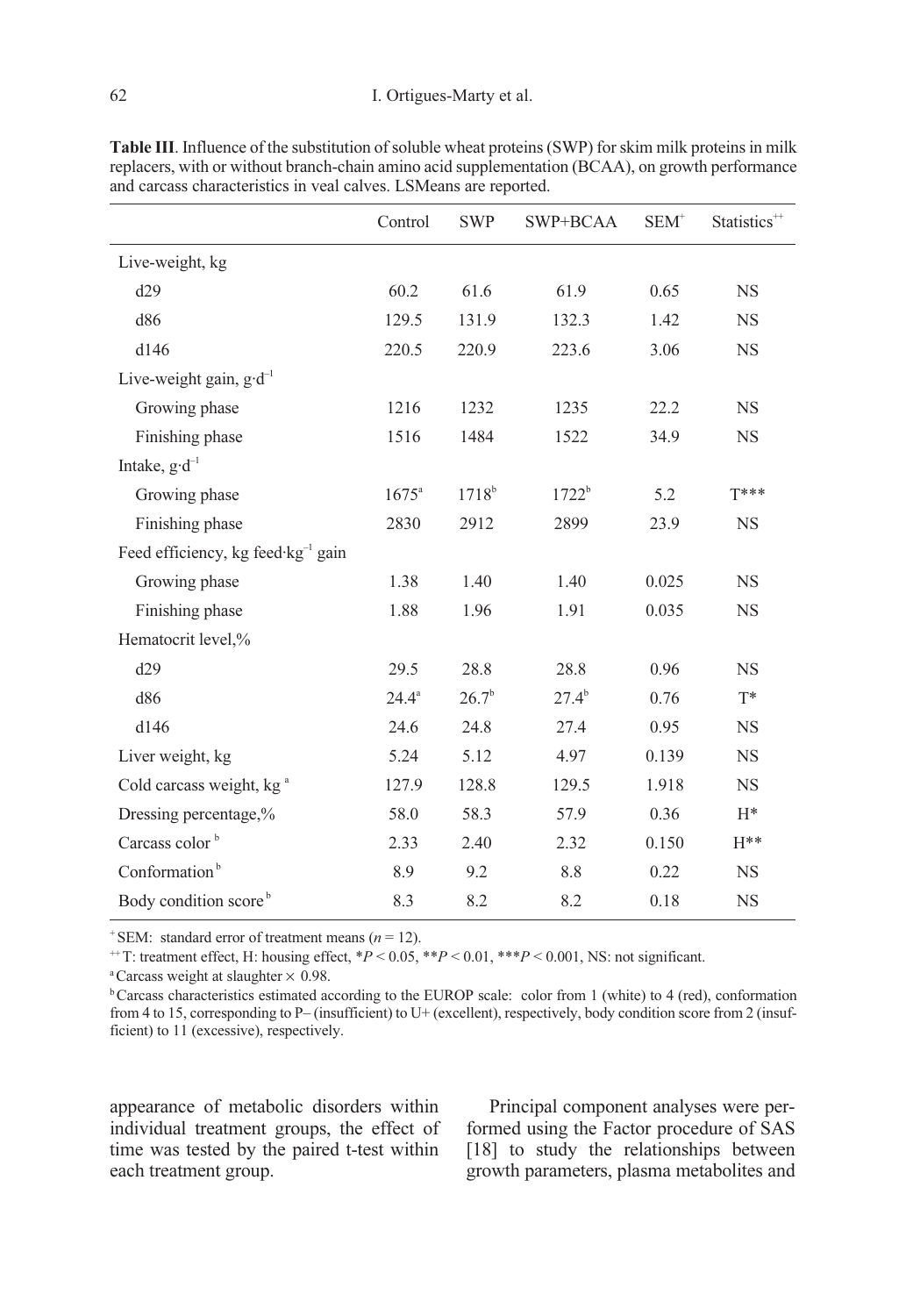hormones and muscle metabolic characteristics. As for the growth parameters, the following variables were used: total average daily gain (ADG), total feed intake (Intake), total feed efficiency (Feed Eff), cold carcass weight (Carcass), carcass color (Color), conformation (Conf), body condition score (BCS), liver weight (Liver) and dressing percentage (Dressing%). As for the plasma metabolites and hormones, the following variables measured on d 106 were used: plasma concentrations of glucose, insulin, lactate, NEFA, TG, β-hydroxy-butyrate (BOH), ammonia (NH<sub>3</sub>), urea, T3 and cortisol, total blood hemoglobin levels (HB), blood pH and  $pO_2$ . As far as the muscle metabolic characteristics are concerned, the ratios between the parameters were used since they were judged to be more discriminant. They were the following: ratios between enzymatic activities CS/LDH, COX/LDH, CS/PFK, COX/PFK and the ratio of muscle protein over DNA concentrations (Prot/DNA). The factor axes were calculated from the eigenvectors of the  $p$  variables and  $n$  calves of the correlation matrix of the data.

## 3. RESULTS

#### 3.1. Health and hematocrit status

A total of five animals were eliminated in the course of the experiment. Three calves (one from each treatment) had shown recurrent respiratory and digestive pathologies. Two additional animals from the SWP+BCAA treatment group had presented an ulcer for one and an abscess for the other. For this reason, the LSMeans are reported.

As far as the general health status of the animals was concerned, digestive disorders were not frequent (0.2–0.3 days of administration of medication per animal, on average, in each of the growing and finishing phases) whereas respiratory disorders were important during the growing phase (7.1 days of administration of medication per animal, on average) but not during the finishing phase (0.6 days/animal). These health problems were not significantly influenced by the treatments.

The degree of anemia of veal calves (Tab. III) is an important criterion for veal meat production since white meat is required by the consumer. At the beginning of the experiment, the hematocrit level of all calves was similar (0.29 on average). Subsequently and from d 86 onwards, the hematocrit levels were significantly higher by 2 to 3 percentage units in the SWP and SWP+BCAA calves than in the C calves, despite similar iron supplementation (approximately 250 mg per calf) across the treatment groups. At slaughter, the SWP+BCAA calves still showed a tendency for higher hematocrit levels (0.274) than the C and SWP calves (0.246 and 0.248, respectively; SEM = 0.0095) although this effect was no longer significant. Throughout the finishing phase, the animals in collective housing showed hematocrit levels which were higher by 1 to 4 percentage units ( $P < 0.05$ ) than those of animals in individual housing (results not shown).

#### 3.2. Live weight gain and carcass characteristics

Growth performances were similar for all three treatment groups. Live-weight gains averaged 1228 and 1507  $g \cdot d^{-1}$  in the growing and finishing phases respectively. The introduction of SWP concentrate in the diet, with or without BCAA supplementation, did not significantly modify the live-weight gains, nor feed efficiency  $(1.39 \text{ and } 1.92 \text{ kg} \text{ feed intake} \cdot \text{kg}^{-1} \text{ body})$ weight gain on average in the growing and finishing phases, respectively) (Tab. III). Body condition score and carcass characteristics (color, conformation, dressing percentage) were not modified by the inclusion of SWP concentrate with or without BCAA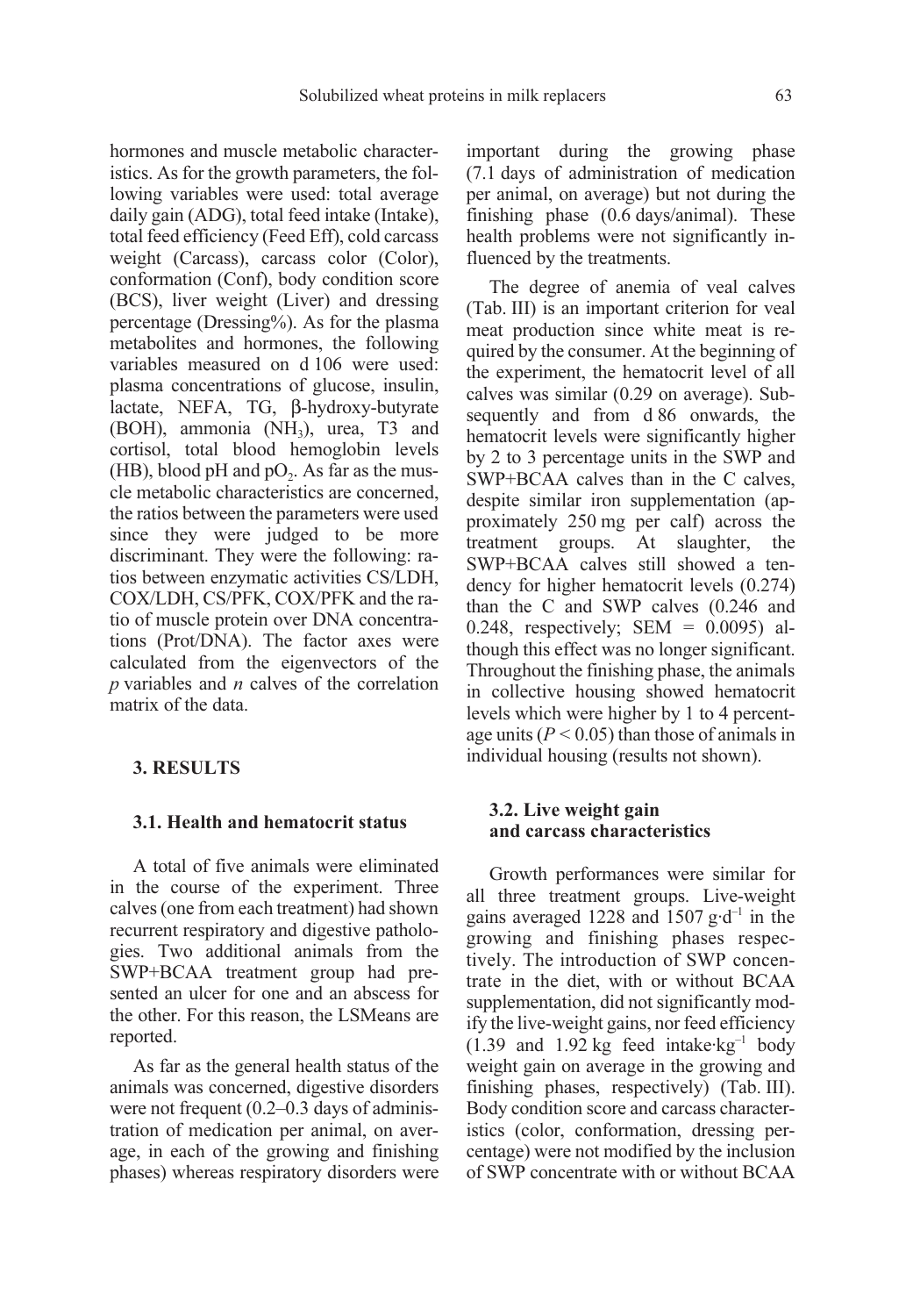supplementation in the diet (Tab. III). However, the calves in collective housing had a higher carcass color index  $(P < 0.01)$  and a lower dressing percentage ( $P < 0.05$ ) than the calves in individual housing (2.61 and 57.4% vs. 2.09 and 58.7%, respectively). The difference in carcass color is likely to be related to the effect of housing on the hematocrit levels, probably due to more spontaneous movements when the calves were housed by groups of two. Liver weights were not affected by the treatment, however they were 7% lower  $(P = 0.11)$  in collective than in individual housing (4.82 vs. 5.40 kg).

#### 3.3. Plasma amino acid concentrations

Differences in plasma amino acid levels among treatments and with time were determined in order to test whether the applied amino acid supplementations were sufficient to overcome possible amino acid deficiencies with the inclusion of SWP concentrate in the diets. Only the results on essential amino acids are presented here (Tab. IV). For the sake of clarity, only the results obtained at the end of the growing (d 84) and finishing (d 138) phases are reported. When these results were not representative of those obtained during the whole growing or finishing phases, respectively, this is specified in the text.

In the absence of any other changes (gastric emptying rate, balance among amino acids...), plasma amino acid concentrations vary first with the levels of amino acid intake [19], especially the intake in truly digestible amino acids [1]. In the present situation, intake was similar or marginally different between the C and SWP, SWP+BCAA diets for digestible Lys, Thr and Arginine (Arg) (Tab. V). The plasma concentration levels of these three amino acids were, however, significantly higher in SWP and SWP+BCAA calves, probably as a result of a more rapid gastric emptying since blood samples were taken 2.5 h after the last meal. For the SWP calves, this may also be the result of a deficiency in Val. Indeed, when considering the BCAA, plasma Leu and Ile concentrations in SWP calves were never inferior to those measured in the C calves. By contrast, plasma concentrations of Val were significantly lower in the SWP calves as compared to the C calves, in agreement with the differences in intake (Tab. V). On the contrary, the BCAA supplementation restored plasma Val concentrations up to the levels observed in the C calves. These changes point to Val as the major possible limiting amino acid with SWP. Despite a marginal deficiency in the calculated amount of Histidine (His) absorbed from the gut, plasma His concentrations in the SWP and SWP+BCAA calves were always superior to those in the C animals. Plasma concentrations in Methionine (Met) and Phenylalanine (Phe) reflected differences in absorption across the diets.

## 3.4. Plasma metabolites and hormones

In order to characterize the kinetics of appearance of metabolic disorders in veal calves offered plant proteins, profiles in plasma metabolites and hormones were determined at regular intervals during the growing and finishing phases. Differences were noted among the treatment groups, especially during the growing phase. These differences were essentially attributed to the non-clotting character of the SWP and SWP+BCAA feeds and the calves did not show any specific metabolic disorders. For this reason and to gain in clarity, only the results obtained at the end of the growing (d 84) and finishing (d 138) phases are reported. When these results were not representative of those obtained over the whole growing or finishing phases, respectively, this is specified in the text.

Blood pH varied between 7.37 and 7.41 (Tab. VI). No acidosis and no significant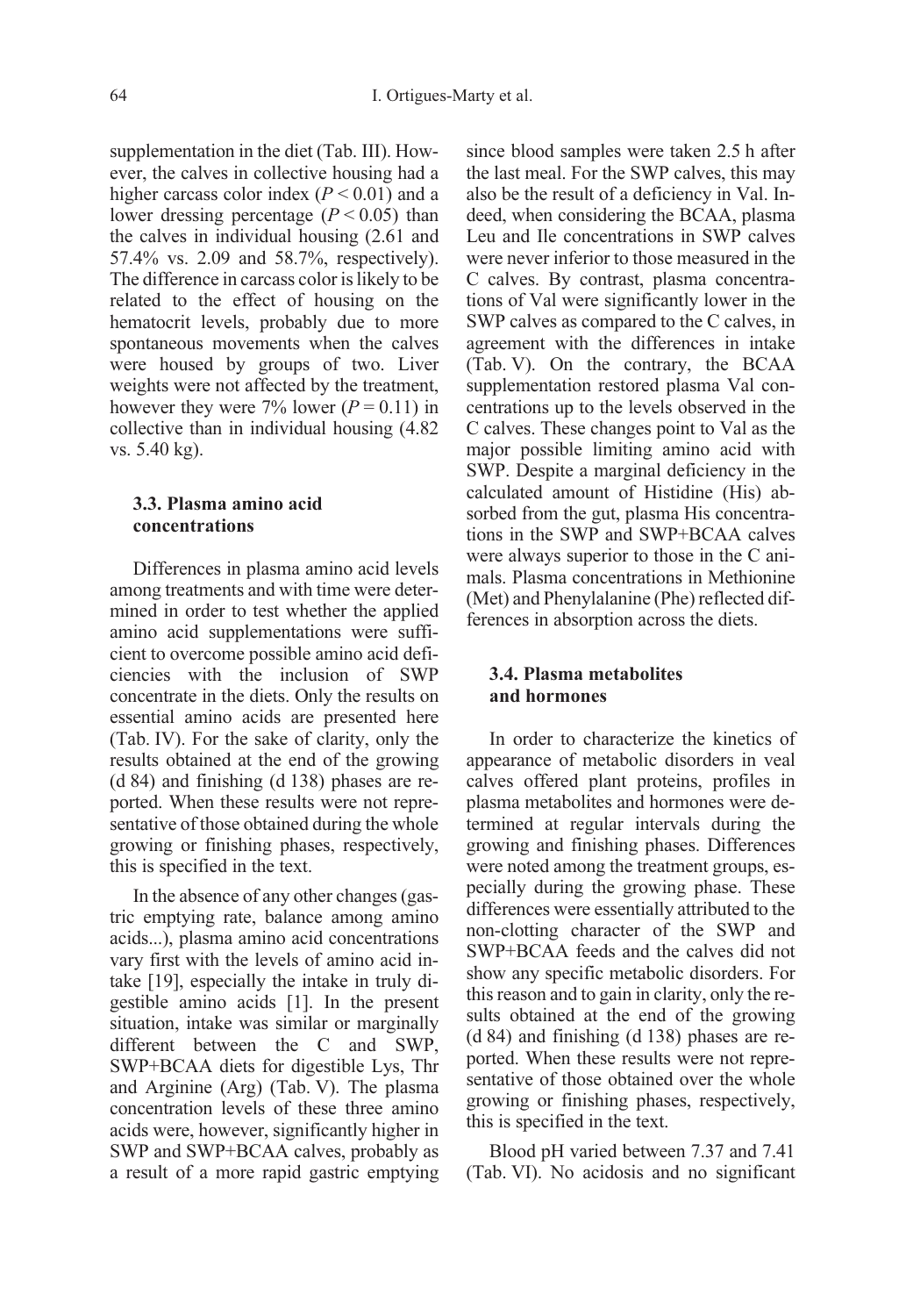| Plasma amino acid concentrations<br>$(mg \cdot L^{-1} \text{ of plasma})$ | Control           | <b>SWP</b>        | SWP+BCAA          | $SEM^+$ | Statistics <sup>++</sup> |
|---------------------------------------------------------------------------|-------------------|-------------------|-------------------|---------|--------------------------|
| Lysine (Lys)                                                              |                   |                   |                   |         |                          |
| d84                                                                       | $27.2^{\circ}$    | 38.0 <sup>b</sup> | $36.1^{b}$        | 1.48    | $T***$                   |
| d138                                                                      | 30.8 <sup>a</sup> | $46.6^{\rm b}$    | $42.0^{b}$        | 3.71    | $T^{**}$                 |
| Threonine (Thr)                                                           |                   |                   |                   |         |                          |
| d84                                                                       | $17.2^{\circ}$    | $23.5^{\rm b}$    | $21.4^b$          | 0.84    | $T^{***}, H^{*}$         |
| d138                                                                      | $17.5^{\circ}$    | $25.8^{b}$        | $22.6^b$          | 1.11    | $T***$                   |
| Valine (Val)                                                              |                   |                   |                   |         |                          |
| d84                                                                       | $26.4^{\circ}$    | $21.1^b$          | $29.2^{\circ}$    | 0.97    | $T***$                   |
| d138                                                                      | $28.0^{ab}$       | $25.5^{\circ}$    | $33.2^{b}$        | 1.45    | $T^*$                    |
| Leucine (Leu)                                                             |                   |                   |                   |         |                          |
| d84                                                                       | $18.9^{a}$        | $19.3^{\circ}$    | $22.1^b$          | 0.79    | $T^*$                    |
| d138                                                                      | 22.4              | 23.5              | 26.4              | 1.44    | <b>NS</b>                |
| Isoleucine (Ile)                                                          |                   |                   |                   |         |                          |
| d84                                                                       | 12.9              | 13.7              | 13.7              | 0.52    | <b>NS</b>                |
| d138                                                                      | 14.8              | 15.5              | 17.0              | 0.95    | <b>NS</b>                |
| Arginine (Arg)                                                            |                   |                   |                   |         |                          |
| d84                                                                       | $31.9^{a}$        | $47.0^{b}$        | $40.5^\circ$      | 1.91    | $T***$                   |
| d138                                                                      | 26.7 <sup>a</sup> | 47.6 <sup>b</sup> | $40.4^{b}$        | 2.12    | $T***$                   |
| Histidine (His)                                                           |                   |                   |                   |         |                          |
| d84                                                                       | 12.4              | 14.1              | 13.1              | 0.67    | $H^*$                    |
| d138                                                                      | 9.7 <sup>a</sup>  | 15.0 <sup>b</sup> | 13.0 <sup>b</sup> | 0.84    | $T^{**}$                 |
| Methionine (Met)                                                          |                   |                   |                   |         |                          |
| d84                                                                       | 8.1 <sup>a</sup>  | 6.7 <sup>b</sup>  | $6.2^b$           | 0.37    | $T^*$                    |
| d138                                                                      | 11.7 <sup>a</sup> | 8.7 <sup>b</sup>  | $7.5^{\rm b}$     | 0.36    | $T***$                   |
| Phenylalanine (Phe)                                                       |                   |                   |                   |         |                          |
| d84                                                                       | 9.4               | 10.3              | 9.4               | 0.35    | $H^{**}$                 |
| d138                                                                      | 9.6 <sup>a</sup>  | $13.2^{b}$        | $11.4^\circ$      | 0.41    | $T***$                   |

Table IV. Influence of the substitution of soluble wheat proteins (SWP) for skim milk proteins in milk replacers, with or without branch-chain amino acid supplementation (BCAA), on plasma essential amino acid concentrations measured in calves. LSMeans are reported.

 $+$  SEM: standard error of treatment means ( $n = 12$ ).

 $+$ T: treatment effect, H: housing effect,  $*P < 0.05$ ,  $*$  $*P < 0.01$ ,  $*$  $*$  $*P < 0.001$ , NS: not significant.

modifications of the acid-base status of the animals were observed as a result of SWP inclusion in the feeds. Blood  $pO_2$  and  $pCO_2$ results confirmed that the inclusion of SWP concentrate in the feeds did not result in acidosis. On the contrary, blood  $pCO<sub>2</sub>$  was significantly lower in the SWP than in the C calves, even though in the finishing phase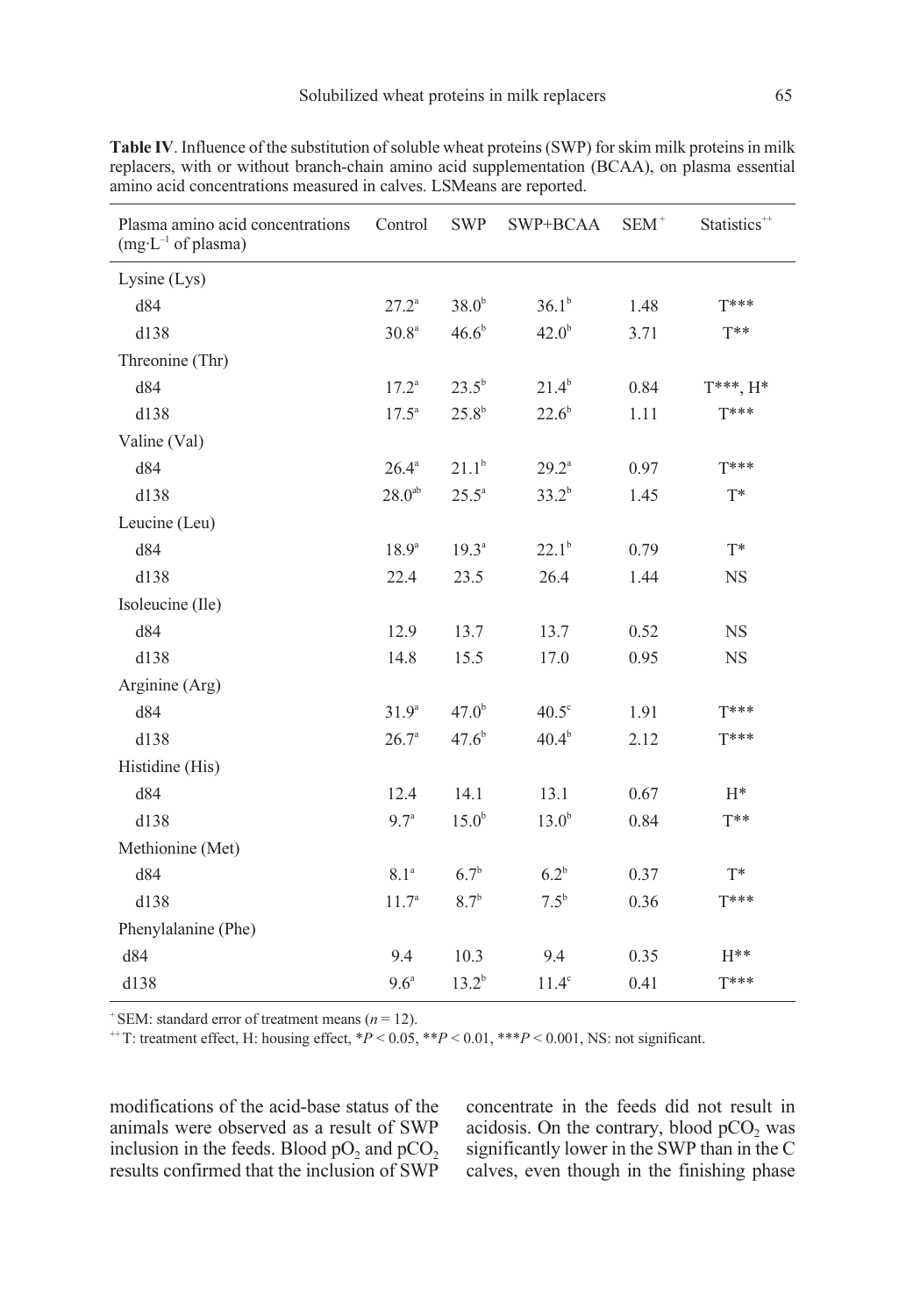Table V. Influence of the substitution of soluble wheat proteins (SWP) for skim milk proteins in milk replacers for veal calves, with or without branch-chain amino acid (BCAA) supplementation, on the calculated dietary intake  $(g \cdot j^{-1})$  of essential amino acids truly digestible at the end of the ileum. True digestibility was calculated on the basis of total undigested amino acids minus endogenous undigested with milk amino acids [1]. LSMeans are reported.

| Amino acid content in feeds | Control           | <b>SWP</b>         | $SWP + BCAA$      | $SEM^+$ | Statistics <sup>**</sup> |
|-----------------------------|-------------------|--------------------|-------------------|---------|--------------------------|
| Growing phase               |                   |                    |                   |         |                          |
| Lysine $(Lys)$              | $28.8^{\circ}$    | $29.4^{\rm b}$     | $29.4^{b}$        | 0.09    | $T***$                   |
| Threonine (Thr)             | $17.1^{\circ}$    | 18.0 <sup>b</sup>  | $18.0^{b}$        | 0.05    | $T***$                   |
| Valine (Val)                | $22.0^{\circ}$    | $18.6^{b}$         | $23.5^\circ$      | 0.07    | $T***$                   |
| Leucine (Leu)               | $33.0^{\circ}$    | 31.9 <sup>b</sup>  | $35.4^\circ$      | 0.10    | $T***$                   |
| Isoleucine (Ile)            | $18.6^{\circ}$    | $19.2^{b}$         | $20.0^\circ$      | 0.06    | $T***$                   |
| Arginine (Arg)              | 11.9 <sup>a</sup> | 11.7 <sup>b</sup>  | 11.7 <sup>b</sup> | 0.04    | $T***$                   |
| Histidine (His)             | 8.9 <sup>a</sup>  | $7.7^{\rm b}$      | $7.7^{\rm b}$     | 0.03    | $T***$                   |
| Methionine (Met)            | $10.1^{\circ}$    | $7.6^{\mathrm{b}}$ | $7.6^{\circ}$     | 0.03    | $T***$                   |
| Phenylalanine (Phe)         | $17.1^{\circ}$    | $18.7^{b}$         | $18.7^{b}$        | 0.05    | $T***$                   |
| Tyrosine (Tyr)              | 16.6 <sup>a</sup> | $11.5^{\rm b}$     | $11.3^\circ$      | 0.05    | $T***$                   |
| Tryptophane (Trp)           | 4.0 <sup>a</sup>  | $4.3^{b}$          | $4.3^{b}$         | 0.01    | $T***$                   |
| Finishing phase             |                   |                    |                   |         |                          |
| Lysine (Lys)                | 46.2              | 45.1               | 44.9              | 0.39    | <b>NS</b>                |
| Threonine (Thr)             | $28.6^{\circ}$    | $27.7^b$           | $27.5^{\rm b}$    | 0.24    | $T^{**}$                 |
| Valine (Val)                | $34.5^{\circ}$    | $25.3^{b}$         | $34.2^{\circ}$    | 0.29    | $T***$                   |
| Leucine (Leu)               | $53.2^{\circ}$    | 44.0 <sup>b</sup>  | $51.6^\circ$      | 0.44    | $T***$                   |
| Isoleucine (Ile)            | $30.3^{a}$        | $25.9^{b}$         | $29.5^\circ$      | 0.25    | $T***$                   |
| Arginine (Arg)              | 18.1              | 17.8               | 17.7              | 0.15    | <b>NS</b>                |
| Histidine (His)             | $13.6^{\circ}$    | $11.4^{\circ}$     | $11.3^b$          | 0.11    | $T***$                   |
| Methionine (Met)            | $15.0^{\circ}$    | $10.8^{\rm b}$     | $10.7^{\rm b}$    | 0.12    | $T***$                   |
| Phenylalanine (Phe)         | $25.8^{\circ}$    | $26.8^{b}$         | $26.6^{\rm b}$    | 0.22    | $T^{**}$                 |
| Tyrosine (Tyr)              | $24.6^{\circ}$    | $16.3^{b}$         | $16.2^{b}$        | 0.19    | $T***$                   |
| Tryptophane (Trp)           | 6.8 <sup>a</sup>  | 7.6 <sup>b</sup>   | $7.5^{\rm b}$     | 0.06    | $T***$                   |

<sup>+</sup> SEM: standard error of treatment means  $(n = 12)$ .

 $^{++}$ T: treatment effect,  $^{*}P < 0.05$ ,  $^{*}P < 0.01$ ,  $^{*}P < 0.001$ , NS: not significant.

this effect was only noted for collectively housed calves.

The introduction of the SWP concentrate in feeds, with or without BCAA supplementation, resulted in 8 to 18% lower plasma glucose concentrations in the SWP and SWP+BCAA calves compared with the C calves ( $P < 0.01$ ) from the time of the first blood sampling after changes in the diet and during all the growing phase (Fig. 1). During the finishing phase, this effect progressively subsided in the SWP+BCAA calves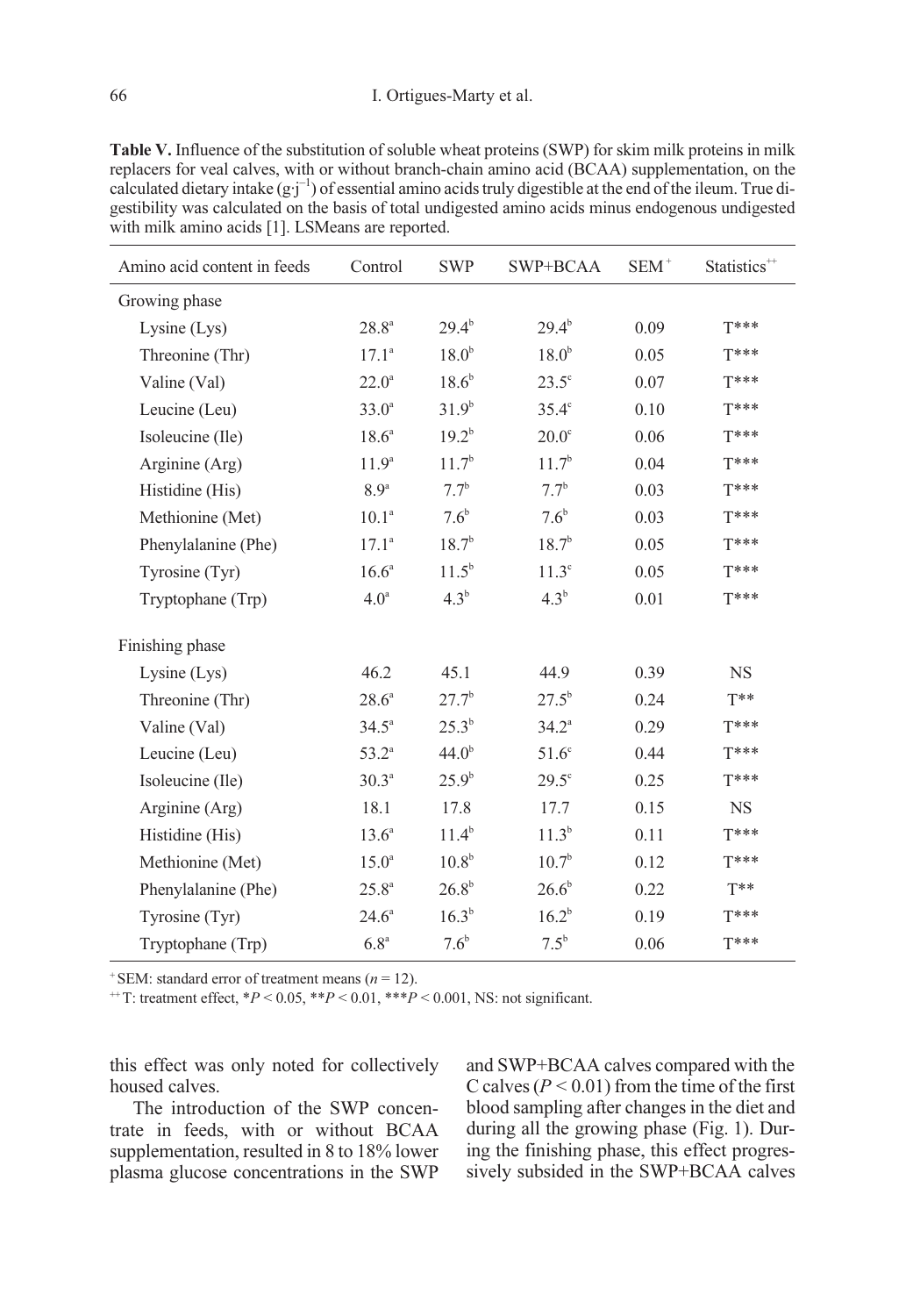|                        | Control         | <b>SWP</b>        | SWP+BCAA     | $SEM^+$ | Statistics <sup>**</sup> |
|------------------------|-----------------|-------------------|--------------|---------|--------------------------|
| Blood hemoglobin       |                 |                   |              |         |                          |
| d84                    | $8.33^{a}$      | 9.00 <sup>b</sup> | $9.38^{b}$   | 0.194   | $T^{**}$                 |
| d138                   | 7.65            | 7.91              | 8.27         | 0.236   | $H^{**}$                 |
| Blood pH               |                 |                   |              |         |                          |
| d84                    | 7.38            | 7.39              | 7.37         | 0.007   | <b>NS</b>                |
| d138                   | 7.40            | 7.41              | 7.40         | 0.004   | <b>NS</b>                |
| Blood pO <sub>2</sub>  |                 |                   |              |         |                          |
| d84                    | 27.01           | 28.43             | 27.34        | 0.844   | <b>NS</b>                |
| d138                   | 30.64           | 32.08             | 30.06        | 0.744   | <b>NS</b>                |
| Blood pCO <sub>2</sub> |                 |                   |              |         |                          |
| d84                    | $53.26^{\circ}$ | $49.62^{b}$       | $50.64^{ab}$ | 0.890   | $T^*$                    |
| d138                   | 48.27           | 46.89             | 48.43        | 0.598   | $T \times H^*$           |
|                        |                 |                   |              |         |                          |

**Table VI.** Blood hemoglobin concentrations (g·dL<sup>-1</sup>), pH and partial pressures in O<sub>2</sub> (pO<sub>2</sub>) and CO<sub>2</sub>  $(pCO<sub>2</sub>)$  measured in calves offered a control diet or diets that included soluble wheat proteins (SWP) without or with branch-chain amino acids (BCAA). LSMeans are reported.

<sup>+</sup> SEM: standard error of treatment means ( $n = 12$ ).

 $^{++}$ T: treatment effect, H: housing effect,  $^{*}P$  < 0.05,  $^{*}P$  < 0.01,  $^{*}P$  < 0.001, NS: not significant.

whereas it remained significant in the collectively housed SWP calves. These differences could be related to the fact that plasma glucose concentrations increased with time by 36% and 29% in the C ( $P < 0.01$ ) and SWP+BCAA ( $P < 0.05$ ) calves respectively but not in the SWP calves. Insulin levels were 15 to 70% lower ( $P < 0.01$ ) in the SWP and SWP+BCAA calves during the growing phase as compared with the C calves but these differences were no longer significant in the finishing phase (Fig. 1). Insulin concentrations increased 4 to 8 fold with time between d 7 and d 138  $(P < 0.01)$  in all treatment groups. Plasma lactate levels did not show any significant differences between the treatment groups and with time (Fig. 1).

The introduction of the SWP concentrate in feeds, with or without BCAA supplementation, also resulted immediately in an approximately 100% increase in the circulating plasma TG and NEFA concentrations  $(P < 0.001)$  throughout the growing and the finishing phases (Fig. 2). At the end of the growing and the finishing phases, plasma β-hydroxybutyrate concentrations were 45 to 53 and 8 to 38% higher with the SWP and SWP+BCAA treatments respectively ( $P < 0.05$ ) (Fig. 2).

Plasma ammonia concentrations (Fig. 3) increased by 14 to 21% in SWP and SWP+BCAA animals  $(P < 0.0001)$  until d 126 ( $P < 0.0001$ ). At d 138, plasma ammonia levels in SWP calves were still 6 to 9% higher than those of the C calves  $(P < 0.05)$ . The introduction of the SWP concentrate in the feeds, with or without BCAA supplementation increased plasma urea concentrations during the growing phase by 10 to 32%  $(P < 0.05)$  (Fig. 3). These differences subsided progressively during the finishing phase and at d 138 plasma urea concentrations were similar across the treatments.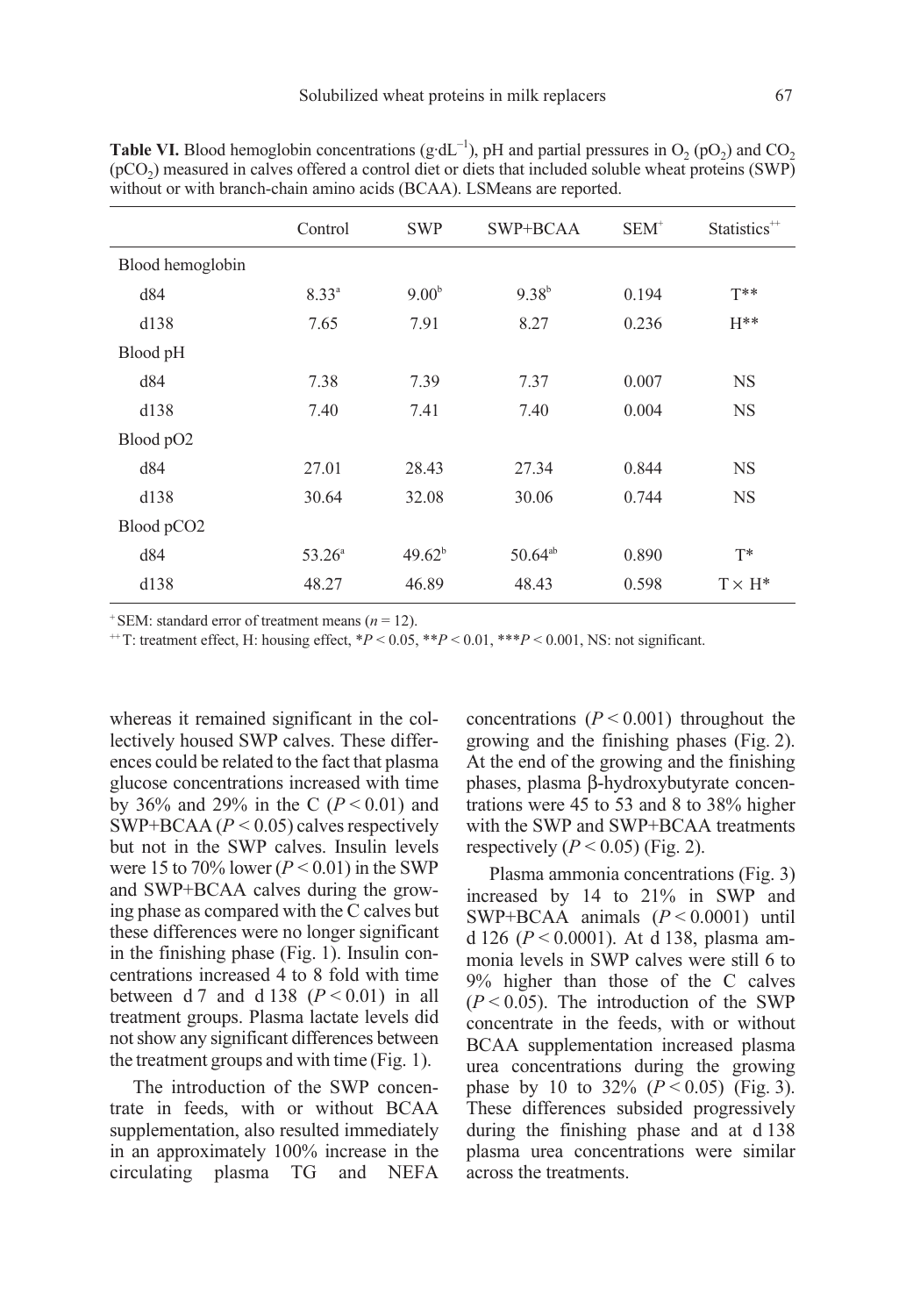

Figure 1. The influence of the substitution of soluble wheat proteins for skim milk proteins in milk replacers, with  $(O)$  or without  $(\triangle)$  branched-chain amino acid supplementation on plasma glucose, insulin and lactate levels over time. (Control treatment:  $\blacksquare$ ). An arrow indicates the end of the growing phase and the start of the finishing phase.

At d 106, plasma cortisol and T3 levels averaged 1.66, 2.73 and 2.58 ng·mL<sup>-1</sup> (SEM  $= 0.403$ ) and 2.07, 2.04 and 2.35 ng·mL<sup>-1</sup>  $(SEM = 0.115)$ , for the C, SWP and SWP+BCAA treatment groups respectively (data not shown). No significant differences were noted across the treatments.

#### 3.5. Orientation of muscle energy metabolism

At d 111, total protein content in the Semitendinosus muscle did not significantly differ between the treatments. However, total DNA content in the muscle was 16% higher ( $P < 0.01$ ) in the SWP calves than in the C calves (Tab. VII). Consequently, protein/DNA ratio (an indicator of muscle fiber size), was 7.5% lower in the SWP calves (NS).

Activities of muscle oxidative or glycolytic enzymes did not significantly differ between the treatment groups, except for the citrate synthase activity which was 27% higher ( $P < 0.05$ ) in the SWP calves than in the C calves when the results were expressed per g tissue wet weight (Tab. VII). However, the difference was not significant anymore when the results were expressed per mg total protein or per µg total DNA in the muscle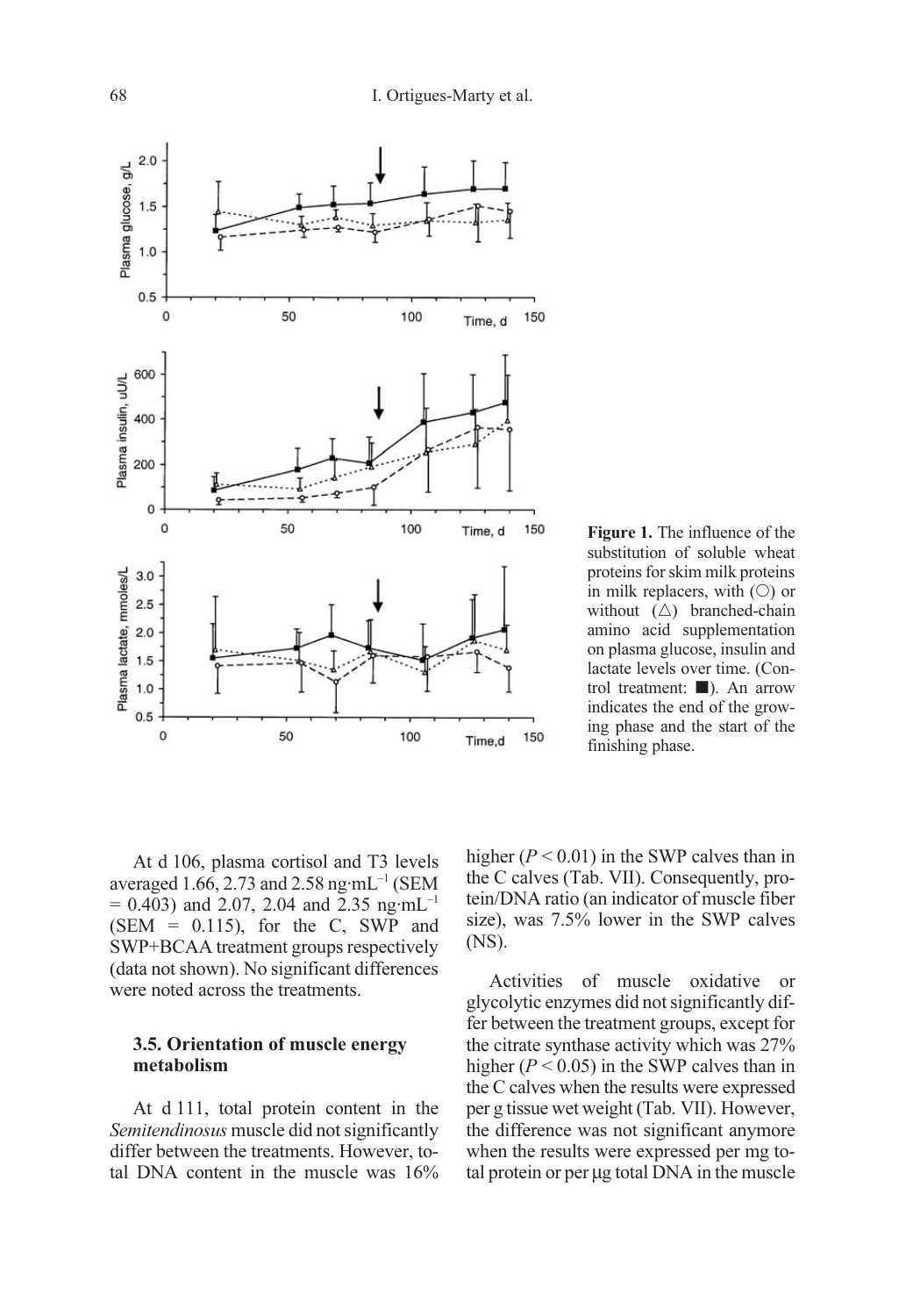$\overline{0}$ 

 $0,2$ 

 $0.0$  $\mathbf 0$ 

 $0,06$ 

 $0,02$  $\overline{0}$ 

Plasma triglycerides, mg/L

Plasma non-esterified fatty acids,

Plasma b-hydroxy butyrate,

mmoles/L  $0,04$ 

mmoles/L  $0.1$ 



Figure 2. The influence of the substitution of soluble wheat proteins for skim milk proteins in milk replacers, with  $(O)$  or without  $(\triangle)$  branched-chain amino acid supplementation on plasma triglycerides, nonesterified fatty acids and β-hydroxy butyrate levels over time. (Control treatment:  $\blacksquare$ ). An arrow indicates the end of the growing phase and the start of the finishing phase.

(results not shown). Consequently, CS/LDH or CS/PFK were 16% (NS) and 42% ( $P < 0.12$ ) higher in SWP calves respectively than in the C calves.

In addition, the muscle citrate synthase activity was  $23\%$  higher ( $P < 0.05$ ) in calves housed in collective cages than those housed in individual cages, when the results were expressed per g tissue wet weight (5.31 vs. 4.33 units) or per mg total protein (results not shown). This is likely to be due to more spontaneous movements when the calves were housed by groups of two. This difference was lower (11%,  $P \le 0.10$ ) when the results were expressed per mg DNA.

## 3.6. Relationships between growth performances, plasma metabolites and hormones and muscle metabolic characteristics

100

150

Time, d

50

Of the principal component analysis which was carried out, the first four factors were retained since they showed biological relevance to the work conducted. All together they explained 55% of the standardized variance (21, 13, 12 and 9% respectively). The first factor illustrated the non-clotting characteristics of the SWP containing diets and the link with a more oxidative orientation of muscle energy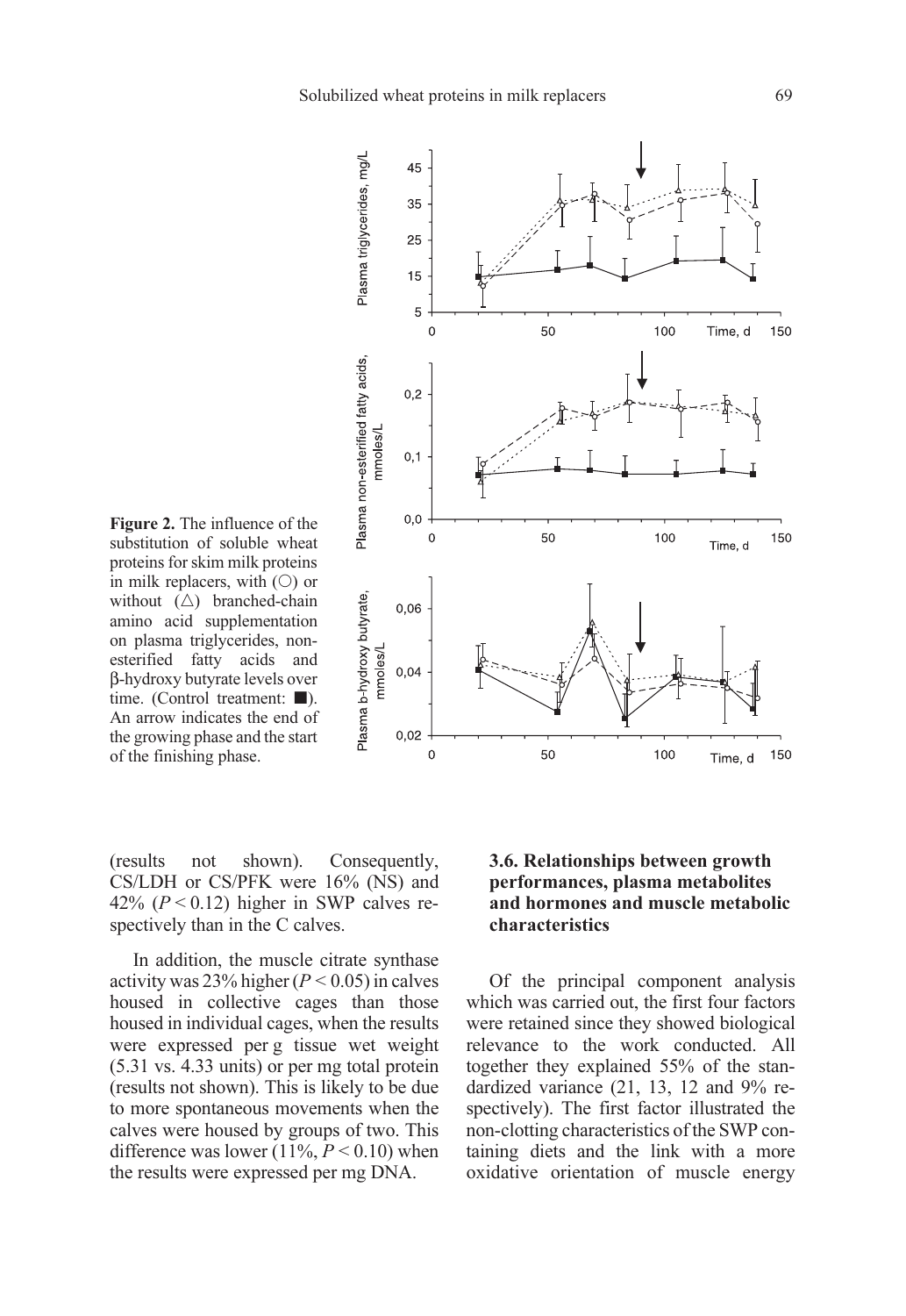

Figure 3. The influence of the substitution of soluble wheat proteins for skim milk proteins in milk replacers, with  $(O)$  or without  $(\triangle)$  branched-chain amino acid supplementation on plasma ammonia and urea levels over time. (Control treatment:  $\blacksquare$ ). An arrow indicates the end of the growing phase and the start of the finishing phase.

metabolism. It explained almost twice the variance explained by each of the three other factors underlying the importance of the nature of the diet and of the subsequent metabolism of the nutrients. This factor showed positive relationships between plasma NEFA,  $TG$  and  $NH<sub>3</sub>$  concentrations and the muscle enzymatic ratios CS/LDH and CS/PFK, and the antagonism between these variables and plasma glucose and insulin concentrations (Fig. 4a). This first factor illustrated the positive correlation which existed between the muscle CS/LDH and CS/PFK ratios and plasma NEFA (0.51 and 0.58), TG (0.52 and 0.52) and  $NH<sub>3</sub>$  (0.47) and 0.42 respectively) concentrations. When projecting the individual animals along this factor axis, clear discrimination could be seen between the C and SWP containing diets (Fig. 4b), the C animals being characterized by higher insulin and glucose plasma concentrations and lower TG,  $NEFA$  and  $NH<sub>3</sub>$  plasma concentrations than the SWP animals, as well as by a less oxidative muscle metabolism. The second factor

characterized the growth performance and reflected the strong relationship between ADG, carcass weight and body condition score, and the antagonism between these variables and feed efficiency (Fig. 4a). The third factor reflected the color characteristics of the carcasses which was positively related to blood hemoglobin levels, plasma T3 and to a lower extent insulin and glucose but which showed some negative relationship with the ratios of enzymatic activities COX/LDH and COX/PFK, carcass yield and plasma β-hydroxybutyrate concentrations (Fig. 4c). Carcass color was positively correlated with hemoglobin levels (0.70) and plasma T3 concentrations (0.9) and negatively correlated to liver weight (–0.48). In this respect the negative correlation between blood hemoglobin levels and liver weight (–0.55) was notable. When projecting the individual animals along this factor axis, some discrimination could be seen between the housing type. The animals housed in collective housing and characterized by a higher carcass color index, a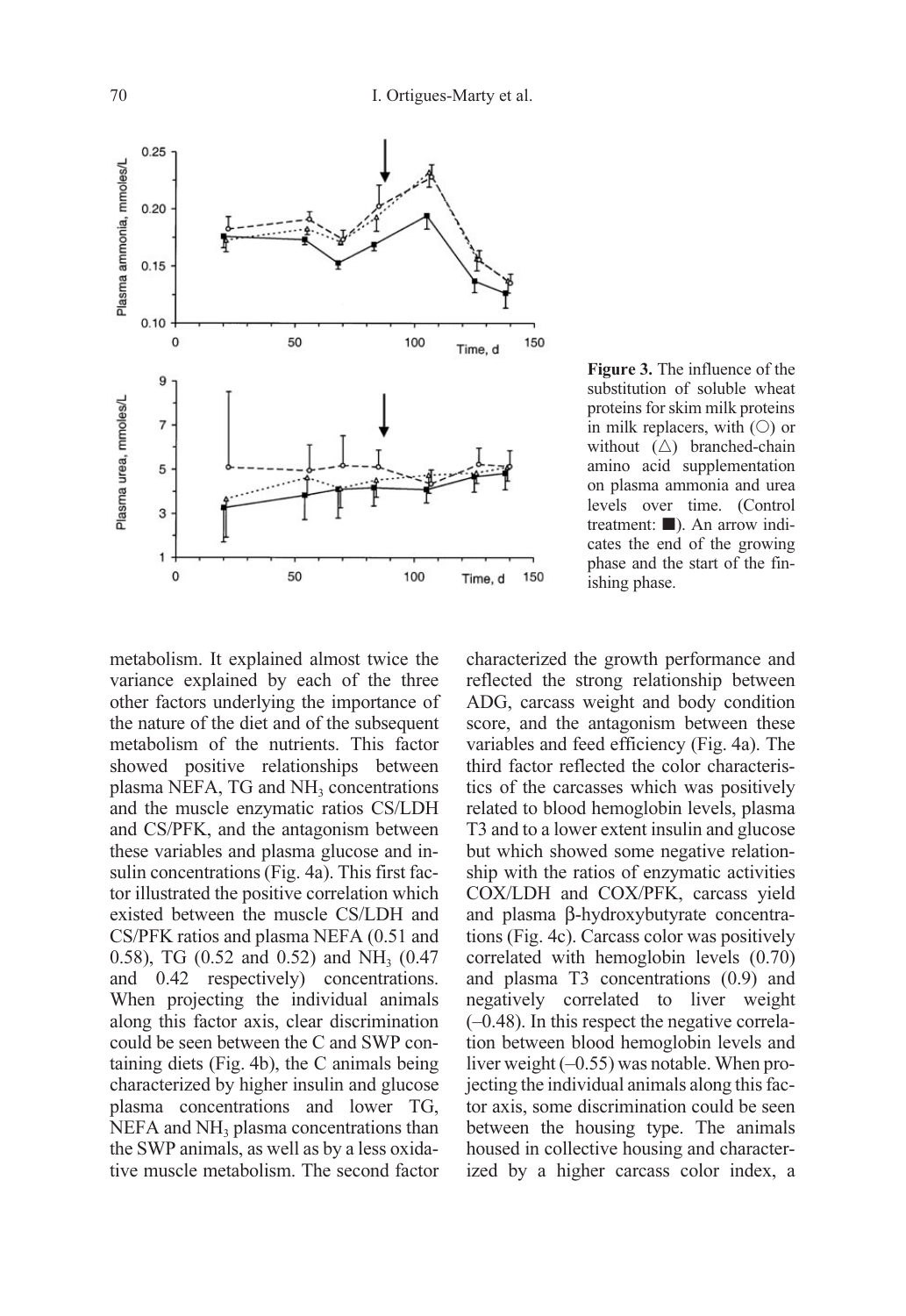

Figure 4. The principal component analyses (PCA) showing (i) relationships between the oxidative orientation of muscle energy metabolism and growth performances (Factors 1 and 2, Fig. 4a), and (ii) relationships between the oxidative orientation of muscle energy metabolism and carcass color (Factors 1 and 3, Fig. 4c) or carcass yield (Factors 1 and 4, Fig. 4d). The PCA also demonstrated individual variability for the treatment control  $(\blacksquare)$ , SWP  $(\triangle)$  and SWP+BCAA  $(\bigcirc)$  along factor 2 (Fig. 4b). The principal component analyses were performed using the following parameters: (i) average daily gain (ADG), total feed dry matter intake (INTAKE), feed efficiency (FEED-EFF), carcass weight (CARCASS), dressing percentage (DRESSING%), body conformation (CONF), body condition score (BCS), carcass color (COLOR), liver weight (LIVER), (ii) plasma concentrations in glucose (GLUCOSE), insulin (INSULIN), lactate (LACTATE), non-esterified fatty acids (NEFA), triglycerides (TG), β-hydroxy butyrate (BOH), ammonia (NH<sub>3</sub>), urea (UREA), tri-iodothyronine (T3) and cortisol (CORTISOL), (iii) blood hemoglobin content (HB), pH (PH) and partial pressure in  $O<sub>2</sub>$  (PO2), (iv) ratios between the activities of the muscle enzymes citrate synthase (CS), cytochrome-c-oxydase (COX), phosphofructokinase (PFK) and lactate dehydrogenase (LDH) and (v) the ratio between the muscle protein and DNA contents (PROTDNA).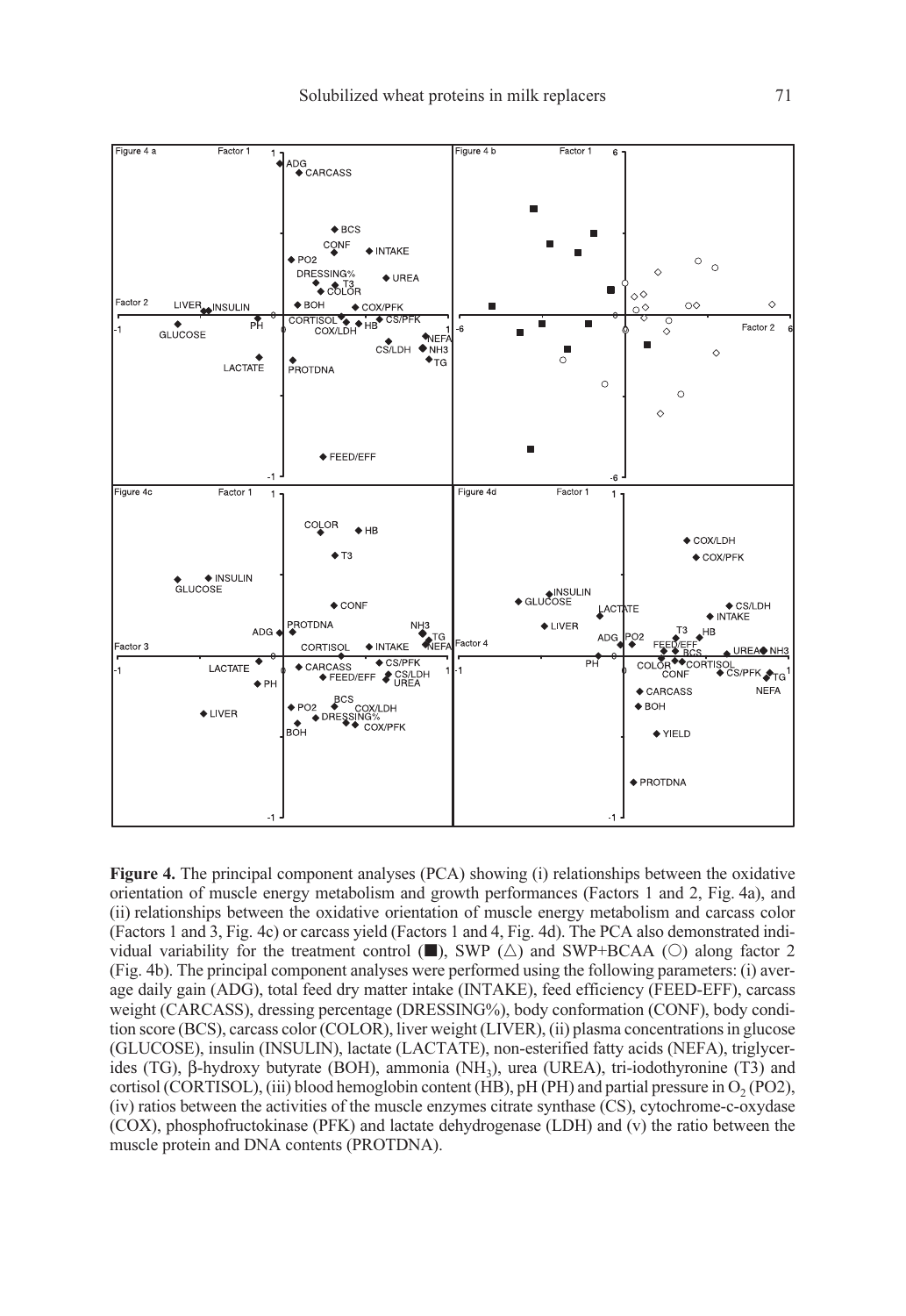|                                                                      | Control           | <b>SWP</b>     | SWP+BCAA    | $SEM^+$ | Statistics <sup>**</sup> |
|----------------------------------------------------------------------|-------------------|----------------|-------------|---------|--------------------------|
| Total protein content<br>$(mg \cdot g^{-1})$ tissue wet weight)      | 157.26            | 170.06         | 166.83      | 6.858   | <b>NS</b>                |
| DNA content<br>$(\mu \circ g^{-1})$ tissue wet weight)               | $1690^{\circ}$    | $1967^b$       | $1732^b$    | 44.7    | $T**$                    |
| Protein/DNA ratio $(mg \cdot \mu g^{-1})$                            | 0.094             | 0.087          | 0.097       | 0.004   | NS                       |
| Citrate synthase activity<br>(units $g^{-1}$ tissue wet weight)      | 4.29 <sup>a</sup> | $5.46^{\circ}$ | $4.71^{ab}$ | 0.342   | $T^*$ , $H^*$            |
| Cytochrome c oxidase activity<br>(units $g^{-1}$ tissue wet weight)  | 5.33              | 6.44           | 6.15        | 1.004   | NS                       |
| Phosphofructokinase activity<br>(units $g^{-1}$ tissue wet weight)   | 20.0              | 18.1           | 19.6        | 1.39    | NS                       |
| Lactate dehydrogenase activity<br>(units $g^{-1}$ tissue wet weight) | 800               | 844            | 799         | 25.3    | NS                       |

Table VII. Activity of *Semitendinosus* muscle energy metabolism enzymes measured in calves offered a control diet or diets that included soluble wheat proteins (SWP) without or with branch-chain amino acids (BCAA). LSMeans are reported.

One unit of enzyme is defined as the amount which, under assay conditions, catalyzes per min the liberation of 1 µmol coenzyme A for citrate synthase, the disappearance of 1 µmol NADH for lactate dehydrogenase and phosphofructokinase, the appearance of 1 µmol NADPH for isocitrate dehydrogenase, and the oxidation of 1 µmol cytochrome c for cytochrome c oxidase.

 $+$  SEM: standard error of treatment means ( $n = 12$ ).

<sup>++</sup>T: treatment effect, H: housing effect,  $P < 0.10$  (tendency);  ${}^*P < 0.05$ ,  ${}^*{}^*P < 0.01$ ,  ${}^*{}^*P < 0.001$ , NS: not significant.

higher hemoglobin level, a lower liver weight as well as by a more oxidative metabolism were partially discriminated from those housed individually (Fig. 4d). The fourth factor considered (not shown) illustrated a negative relationship between carcass yield and muscle protein/DNA concentration ratio on the one hand and the oxidative orientation of muscle energy metabolism (COX/LDH, COX/PFK) on the other hand. This factor, however, was not very discriminant between the treatment groups.

#### 4. DISCUSSION

In this experiment, the substitution of a mixture of wheat and whey proteins for milk proteins in milk replacers for veal calves allowed the animals to reach similar

growth performances as the animals fed conventional milk replacers. This was the case even though the general health status of the animals was not excellent, with the occurrence of respiratory disorders, probably resulting from unstable climatic conditions which influenced the ambient temperature and humidity in the building. Calves receiving the SWP containing diets did not seem to be more fragile than the others. No specific metabolic disorders were detected as shown by the 3 main criteria which were used as indicators of possible disorders (acid-base status, plasma lactate and ammonia concentrations). The plasma ammonia concentrations even though higher with the SWP and SWP+BCAA diets, never reached pathological levels. These results are encouraging for the inclusion of protein substitutes in milk replacers.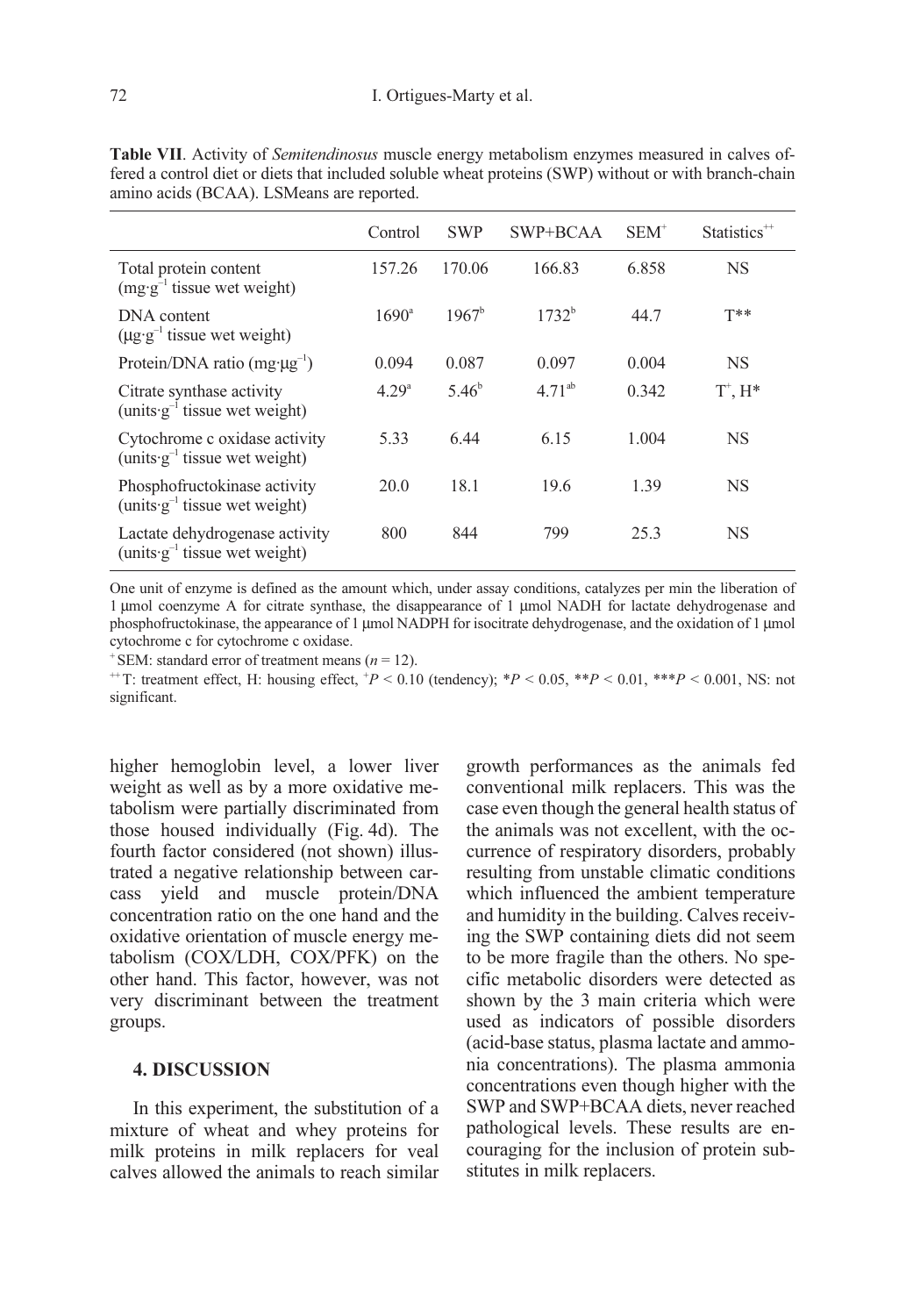The presence of limiting amounts of amino acids in SWP containing diets was assumed to impair growth. In the present experiment, attempts were made to equalize the dietary digestible Lys and Thr contents in all diets, and the dietary Val, Leu and Ile contents in the C and SWP+BCAA diets. The calculated amounts of many essential amino acids which were truly digestible in the intestines still differed among the diets [1]. When expressed relative to the Lys requirements (16 and  $14 \text{ g} \cdot \text{kg}^{-1}$  feed in the growing and finishing phases, respectively), only Val, His and to a much lower extent Ile (in the finishing phase only) would be marginally deficient in the SWP diet. The plasma amino acid levels confirmed that Val was probably the major limiting amino acid with SWP. Despite this, the inclusion of the SWP concentrate in the diet, even in the absence of BCAA supplementation, allowed the calves to reach similar growth and carcass performances as with conventional feeds.

An important aspect of the inclusion of non-clotting proteins in milk replacers is the more rapid gastric emptying previously shown by Toullec and Formal [1] using a SWP concentrate and indicated here by plasma metabolite levels. Indeed, the rise in plasma TG and NEFA concentrations coupled with the drop in glycemia and insulinemia 2.5 h postprandially is clearly characteristic of the ingestion of non-clotting feeds [20–23] and of a lower dietary glucose supply with the SWP containing diets.

The pattern of absorption of digestion end-products influences the utilization of nutrients by the body tissues in preruminant calves [24]. The use of non-clotting diets was also shown to enhance the postprandial amino acid supply, muscle protein synthesis rate [25] thereby possibly increasing the energy demand by peripheral tissues. Thus with the SWP containing diets, a quantitative increase in the utilization of energy-yielding nutrients is expected in the postprandial period itself. In that same period, the contribution of lipids (TG and NEFA) to the energy supply to muscle appeared here to increase in the first postprandial hours. The use of non-clotting milk replacers also improves insulin sensitivity [25]. In the present experiment, there were suggestions (lower insulinemia and glycemia) that animals fed the non clotting diets showed a less pronounced increase in insulin resistance with age (for a review [26]) than the C calves.

Changes in the balance of available energy-yielding-nutrients may modify the metabolic characteristics of tissues through direct and indirect effects on enzyme activities and the regulation of gene expression (for a review [27, 28]). In the present experiment, changes in the nutrient supply to tissues (measured 2.5 h postprandially) were related to changes in the metabolic characteristics of these tissues (measured in biopsies taken on average 5 h postprandially). Overall, a slight reorientation of muscle energy metabolism towards a more oxidative metabolism was observed when the SWP concentrate was included in the feeds (with or without BCAA supplementation). This effect is probably explained by a large increase in the contribution of lipids to the energy supply to the muscle (for a review [29]) which has been shown to stimulate the oxidative metabolism of muscle, in particular, the activity of the mitochondrial CS enzyme [30]. Additionally citrate, which is synthesized by CS, is a potent inhibitor of PFK thereby directing glucose to glycogen storage rather than to lactate production or mitochondrial oxidation (for a review [29]). It is thus coherent to find the lowest PFK activity in animals which present the highest CS activity. These modifications suggest that glucose would contribute to muscle ATP and lactate synthesis to a lower extent with the SWP containing diets than with the C diet. The number of animals used was probably too small to detect highly significant effects in terms of enzyme activities.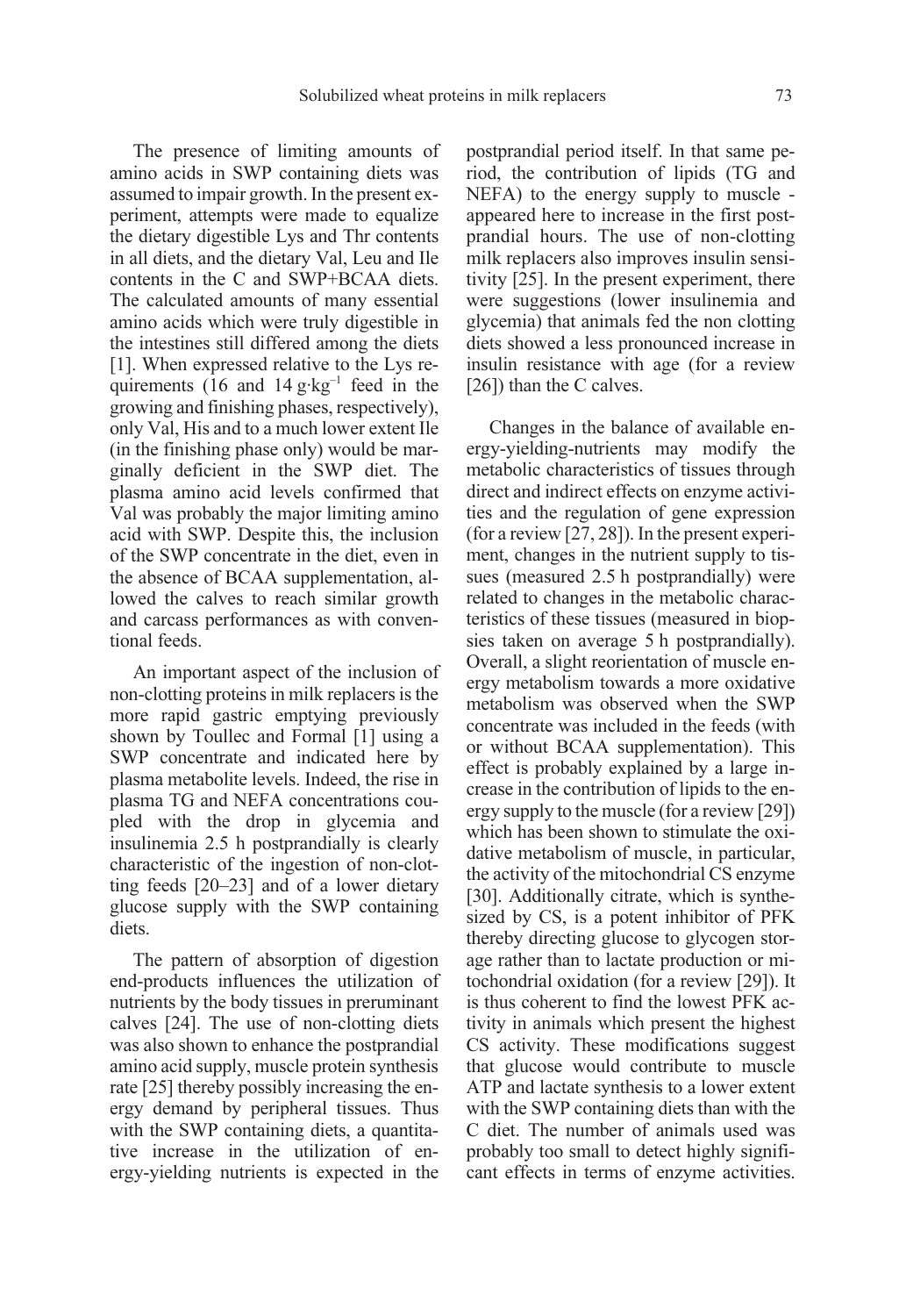However, the principal component analysis clearly showed the link between the use of non-clotting feeds and the orientation of muscle energy metabolism towards a more oxidative type (factor 1 of the principal component analysis).

The increased oxidative muscle metabolism of animals fed the non clotting diets is also coherent with higher plasma ammonia concentrations which suggests an increased amino acid catabolism in muscles. Indeed, oxidative muscle fibres present a higher protein turnover rate [31]. Additionally in humans, the ingestion of rapidly absorbed whey proteins results in an enhanced postprandial whole body protein synthesis and oxidation rate than those measured following the ingestion of the slowly absorbed casein. Since the oxidation rate is increased to a greater extent than the synthesis rate, this leads to a reduced net 13C-leucine balance during the 7 h following the meal [2, 32]. This suggests that the postprandial protein deposition would be reduced with non clotting diets as compared to clotting ones. The effects in the post-absorptive state and consequences on animal growth performances remain to be evaluated. The only elements of interpretation we have from the present experiment arise from the principal component analysis (factor 4). The protein/DNA ratio (an indicator of muscle fiber size, and hence of muscle growth) and dressing percentage were negatively related to COX/LDH and COX/PFK ratios (indicators of muscle oxidative metabolism) as shown in other growing animals (for a review [27, 28]). Considering that the animal performances did not differ statistically among the treatment groups, it is probable that the modifications in muscle energy and protein metabolism were not sufficiently important to affect muscle growth.

Changes in the muscle metabolism are generally correlated to meat quality. Only the carcass color was measured in the present experiment. In this respect, the results of the principal component analysis (factor 3)

demonstrated a clear relation of carcass color with hemoglobin and T3 plasma levels but showed no relationship between carcass color (gathered on factor 3), absorption of nutrients (gathered on factor 1) and a more oxidative muscle metabolism (gathered on factors 1 and 3). This was quite unexpected due to the known stimulation of T3 on mitochondria synthesis and activity, and on the oxidative muscle metabolism (for a review [27]).

An interesting aspect of these data relates to the influence of housing on hematocrit levels in calves and their consequences on carcass color and the orientation of muscle energy metabolism. Higher hematocrit levels have often been observed in collective housing as compared to individual housing [33]. Although not proven, it is possible that the animals which are housed by groups of two, present a generally higher level of physical activity, including the licking of the metal beams which are used as a construction material of the cages; physical activity is known to influence hematocrit levels. The higher physical activity and/or the possible higher intake of iron due to the licking of metal may have favored the orientation of muscle energy metabolism towards the oxidative type (for a review [27]) as demonstrated by the significantly higher citrate synthase activity in the calves housed in collective cages. This effect was even more pronounced than the influence of dietary wheat proteins. Calves housed collectively were also characterized by a less pale meat, which is coherent with the higher muscle oxidative activity. Furthermore, the liver weight was significantly lower in the case of collective housing. The liver is known to be a storage site for iron. In the present case, iron supplementation was similar across the treatment groups but circulating hemoglobin levels were negatively correlated with liver weight, suggesting that the hepatic iron metabolism may have been modified by exercise or uncontrolled iron intake.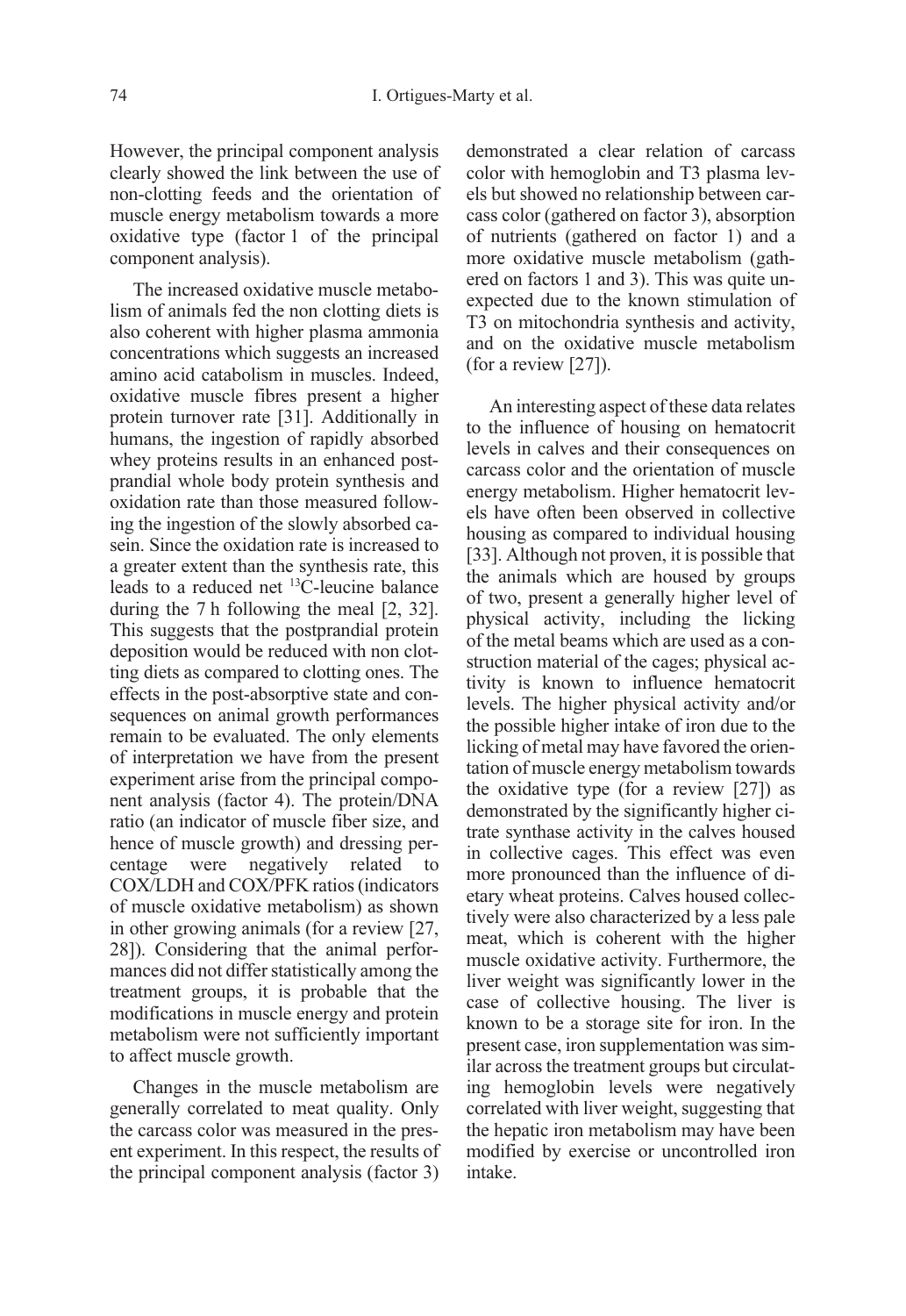## 5. CONCLUSIONS

When incorporated at a rate of 149 to  $167$  g·kg<sup>-1</sup> in the diet, SWP proved to be an interesting alternative to the sole use of whey and skim milk powder as protein sources in milk replacers for veal calves. Growth performances were not modified and no metabolic disorders were noted. Supplementation with BCAA reduced the marginal Val deficiency but did not modify the growth performances. An interesting finding of the present work is that the non-clotting character of the SWP containing diets, as well as the type of housing, were responsible for changes in the orientation of muscle metabolism towards the oxidative type. The consequences of these changes on the metabolic efficiency of nutrient use, especially those of the energy-yielding nutrients and amino acids, need to be investigated as well as the possible consequences on meat quality.

### ACKNOWLEDGEMENTS

The technical assistance of A. Isserty-Thomas, N. Guivier and Y. Anglaret is gratefully acknowledged.

#### **REFERENCES**

- [1] Toullec R, Formal M. Digestion of wheat protein in the preruminant calf: ileal digestibility and blood concentrations of nutrients. Anim Feed Sci Technol 1998, 73: 115–130.
- [2] Boirie Y, Dangin M, Gachon P, Vasson MP, Maubois JL, Beaufrère B. Slow and fast dietary proteins differently modulate postprandial protein accretion. Proc Natl Acad Sci USA 1997, 94: 14930–14935.
- [3] Longenbach JI, Heinrichs AJ. A review of the importance and physiological role of curd formation in the abomasum of young calves. Anim Feed Sci Technol 1998, 73: 85–97.
- [4] Tolman GH, Demeersman M. Digestibility and growth performance of soluble wheat protein for veal calves. In: Metz JHM, Groenestein CM

(Ed) New Trends in Veal Calf Production. EAAP Publication, 1991. Vol 52, p 227–233.

- [5] Bergmeyer HV, Bernt E, Schmidt F, Stork H. Determination with hexokinase and glucose-6-phosphate. In: Bergmeyer HU (Ed) Methods of Enzymatic Analysis, Academic Press, London, 1974. Vol 3, p 1196–1201.
- [6] Gutmann I, Wahlefeld AW. L(+) lactate depermination with lactate dehydrogenase and NAD. In: Bergmeyer HU (Ed) Methods of Enzymatic Analysis. Academic Press, London, 1974. Vol 3, p 1464–1468.
- [7] Boissy A, Bouissou MF. Effects of androgen treatment on behavioral and physiological responses of heifers to fear-eliciting situations. Horm Behav 1994, 28: 66–84.
- [8] Gutmann I, Bergmeyer HU. Urea and ammonia. In: Bergmeyer (Ed) Methods of Enzymatic Analysis. Academic Press, London, 1974. Vol 3 p 1791–1806.
- [9] Williamson DH, Mellanby J. D-3 β hydroxybutyrate. In: Bergmeyer HU (Ed) Methods of Enzymatic Analysis. Academic Press, London, 1974. Vol 4, p 1836–1838.
- [10] Itaya K, Ui M. Colorimetric determination of free fatty acids in biological fluids. J Lipid Res 1965, 6: 16.
- [11] Picard B, Gagnière H, Geay Y, Hocquette JF, Robelin J. Study of the influence of age and weaning on the contractile and metabolic characteristics of bovine muscle. Reprod Nutr Dev 1995, 35: 71–84.
- [12] Bradford MM, A rapid and sensitive method for the quantification of microgram quantities of protein utilizing the principle of protein-dye binding. Anal Biochem 1976, 72: 248–254.
- [13] Labarca C, Paigen K. A simple rapid and sensitive DNA assay procedure. Anal Biochem 1980, 102: 344–352.
- [14] Shepherd D, Garland PB. Citrate synthase from rat liver. Methods Enzymol 1969, 13: 11–16.
- [15] Van Hinsberg VWM, Veerkamp JH, Bookelman H. Palmitate oxidation by rat skeletal muscle mitochondria. Comparison of polarographic and radiochemical experiments. Arch Biochem Biophys 1978, 190: 762–771.
- [16] Beutler E. Phosphofructokinase. In: Beutler E (Ed) Red Cell Metabolism. A Manual of Biochemical Methods, Grune and Straton Inc., NY, 1971, p 42–44.
- [17] Ansay M. Individualité musculaire chez le Bovin: étude de l'équipement enzymatique de quelques muscles. Ann Biol Anim Biochim Biophys 1974, 14: 471–486.
- [18] SAS Institute Inc., SAS/STAT User's Guide, Version 6, Fourth Edition, SAS Institute Inc., Cary, NC, USA, 1990.